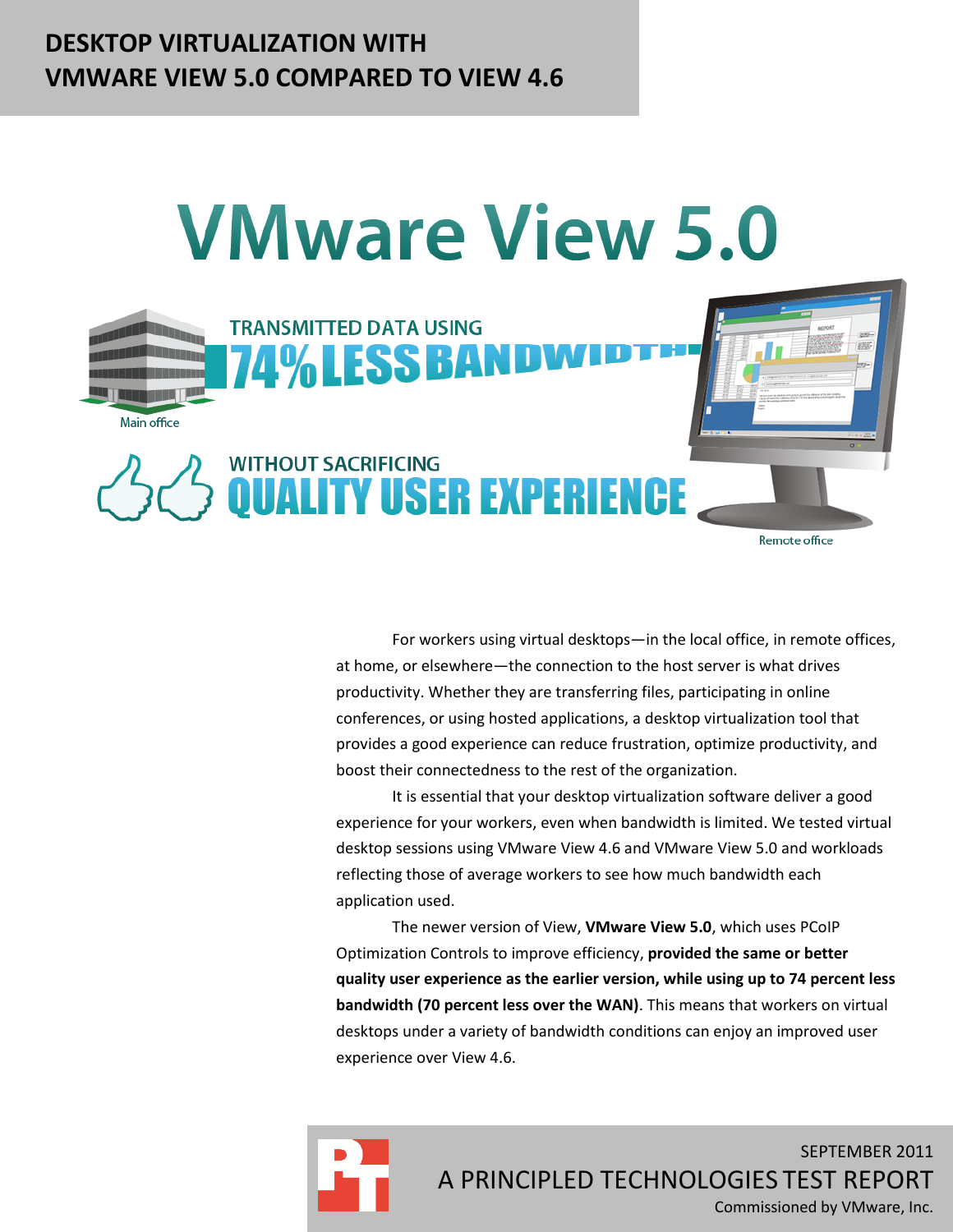# **A GOOD USER EXPERIENCE DESPITE LIMITED BANDWIDTH**

Whether virtual desktop infrastructure (VDI) users connect to the host server through a local area network (LAN) or a wide area network (WAN), their ability to do their work well depends on having a virtual desktop that is quick and responsive. Delivering this can be a challenge when bandwidth is limited; users can find themselves subjected to excessive wait times and distractions such as choppy or skipping video, poor response to screen scrolling, inconsistent font size and color, blurring text, and a generally unresponsive system. By using much less bandwidth to transmit data, VMware View 5.0 lets workers enjoy a good experience with typical office workloads, even in a limited-bandwidth situation.

To simulate the experience of such workers, we used three workloads from the Login VSI 3.0 benchmarking tool: light, medium no Flash, and medium (includes Flash). Login VSI 3.0 benchmarks virtual desktop solutions by simulating Windows®-based Microsoft® Office user workloads. For more information on Login VSI 3.0,

[seehttp://www.loginconsultants.com/index.php?option=com\\_content&task=vie](http://www.loginconsultants.com/index.php?option=com_content&task=view&id=496) [w&id=496.](http://www.loginconsultants.com/index.php?option=com_content&task=view&id=496)

We measured the bandwidth necessary to run the Login VSI workloads in virtual desktops connected two ways: over a LAN with 100Mb/s bandwidth available and over a restricted-bandwidth WAN with 2Mb/s download/300 Kb/s upload and 100m/s latency. We tested both single-session and five-session scenarios. Note: Other test tools are available for comparing VDI performance, including View Planner and RAWC. We opted to use Login VSI because it is not vendor specific and is freely available for medium workloads.

As we show in the Optimizing bandwidth conservation on Windows 7 virtual desktop section in  $\Delta$ ppendix  $B$ , we invoked typical VDI optimizations in our desktop image. We disabled services, disabled boot animation, and removed some visual effects. We did not use PCoIP optimizations like bandwidth modifications or bandwidth ceiling or floor to artificially improve performance.

We conducted the entire gamut of permutations using both VMware View 4.6 and VMware View 5.0, and found that the newer version used as much as 74 percent less bandwidth than the older version.

In addition, we observed the tests in progress to watch for noticeable user experience degradation. The user experience was comparable in all cases, expect for the five-session scenario over the WAN with View 4.6, when frames were clearly being dropped during the test runs.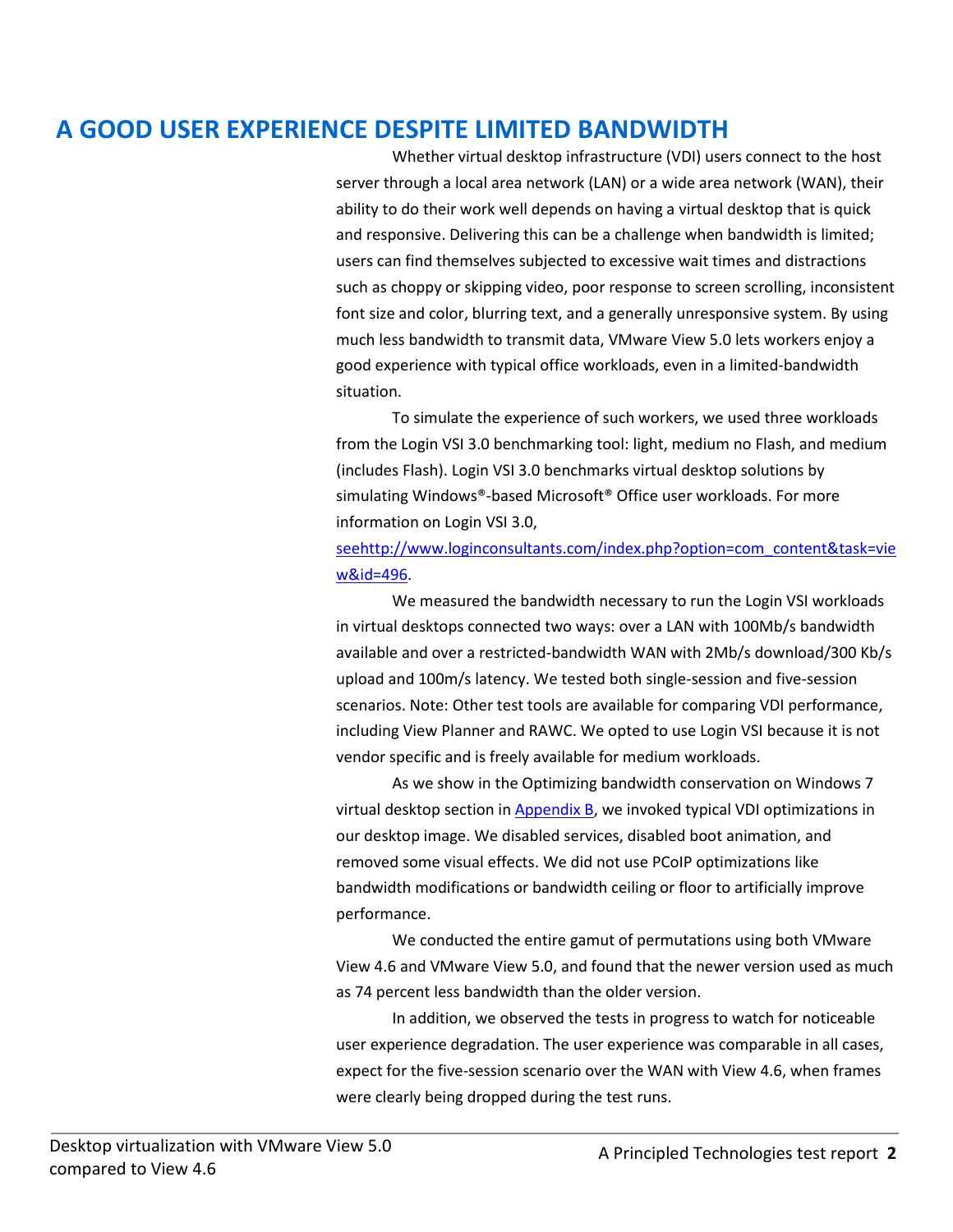For information for our test system, see **Appendix A**. For our test methodology, se[e Appendix B.](#page-17-0) To see our Login VSI .INI files, see [Appendix C.](#page-33-0)

# **OUR FINDINGS**

In the sections below, we present our findings for the three workloads. One note: In all of the five-session WAN test scenarios, the VMware View 5.0 win percentages were skewed downward because View 4.6 dropped frames due to WAN saturation. This artificially inflated the results for View 4.6 because the benchmark's bandwidth calculations for View 4.6 did not count these dropped frames, which caused a degraded user experience noticeable during testing. VMware View 5.0 delivered a **better** user experience in all five-session WAN test scenarios.

# **Light workload**



The Login VSI light workload runs fewer applications than the medium workloads with and without Flash, and closes applications soon after using them, as a typical task worker would do. In this workload, two applications are open simultaneously. The applications include the following:

- Microsoft Internet Explorer® browser
- Microsoft Word
- Microsoft Outlook®

# **Single-session scenario**

As Figure 1 shows, when running a light workload over a LAN, VMware View 5.0 reduced bandwidth over View 4.6 by 74 percent for a single virtual desktop session and delivered a similar or better user experience.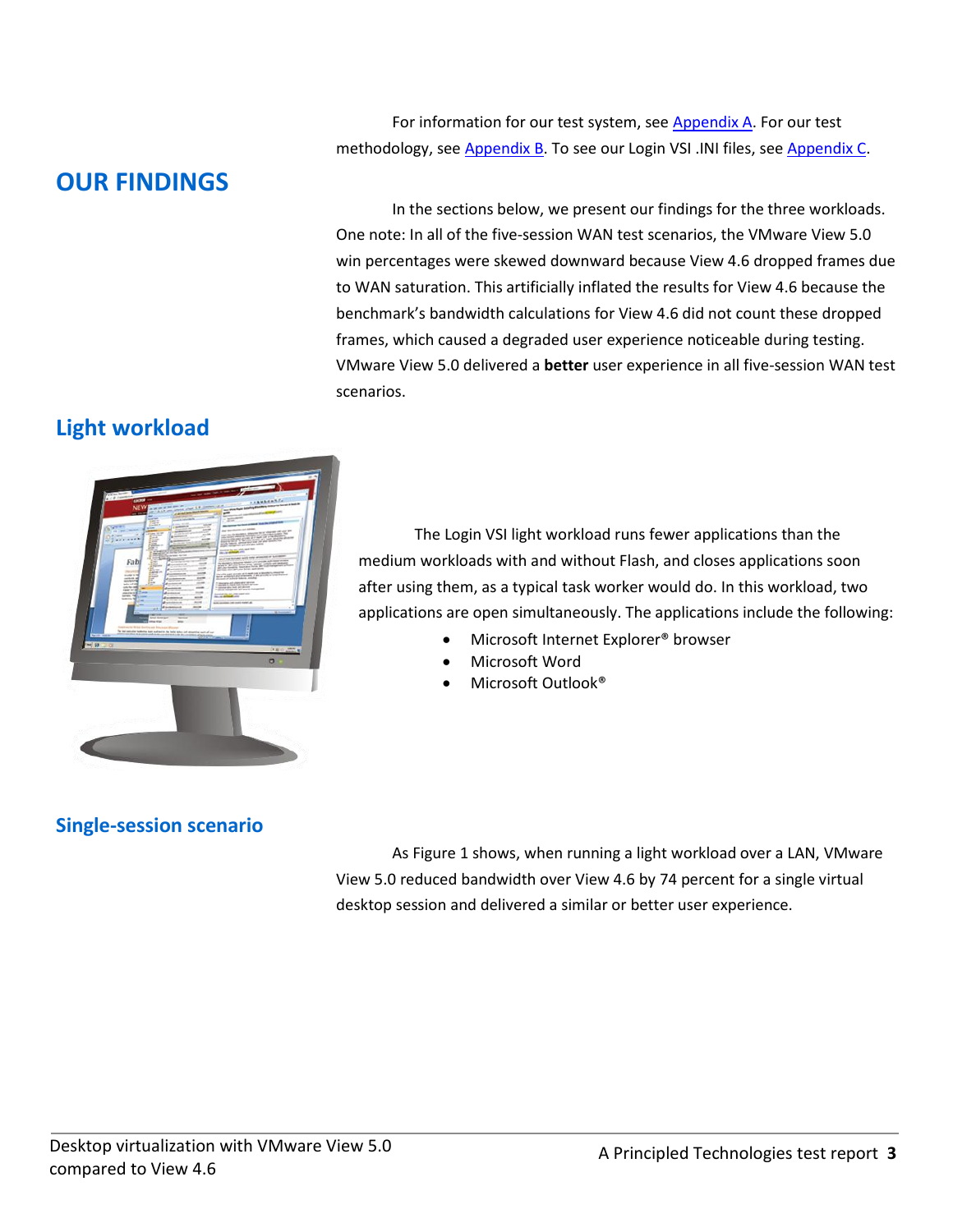

As Figure 2 shows, when running the light workload over a WAN, VMware View 5.0 reduced bandwidth over View 4.6 by 70 percent for a single virtual desktop session and delivered a similar or better user experience.

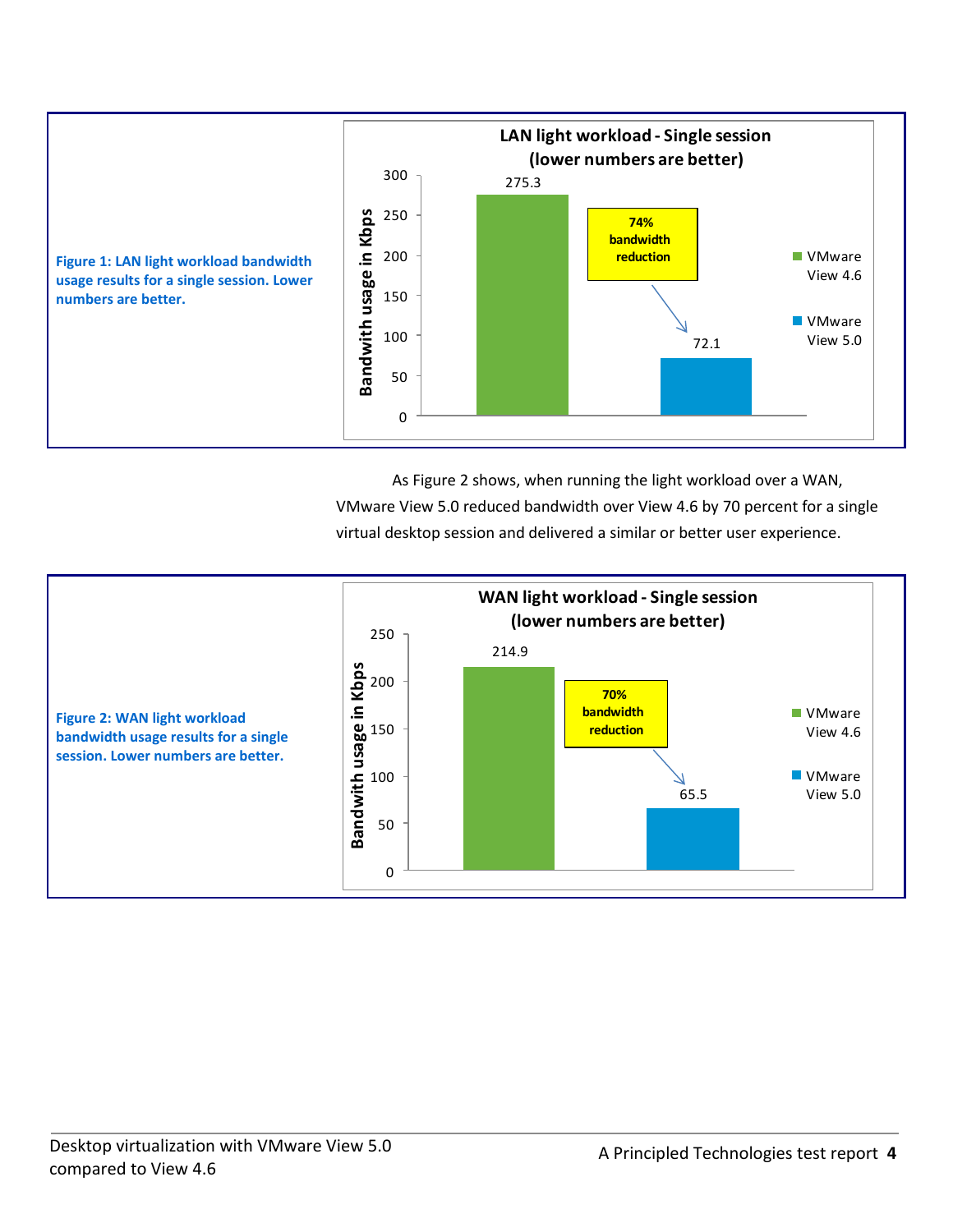### **Five-session scenario**

As Figure 3 shows, when running the light workload on five sessions over a LAN, VMware View 5.0 again reduced bandwidth over View 4.6 by 74 percent and delivered a similar or better user experience.



As Figure 4 shows, when running the light workload on five sessions over a WAN, VMware View 5.0 reduced bandwidth over View 4.6 by 68 percent and delivered a **better** user experience.

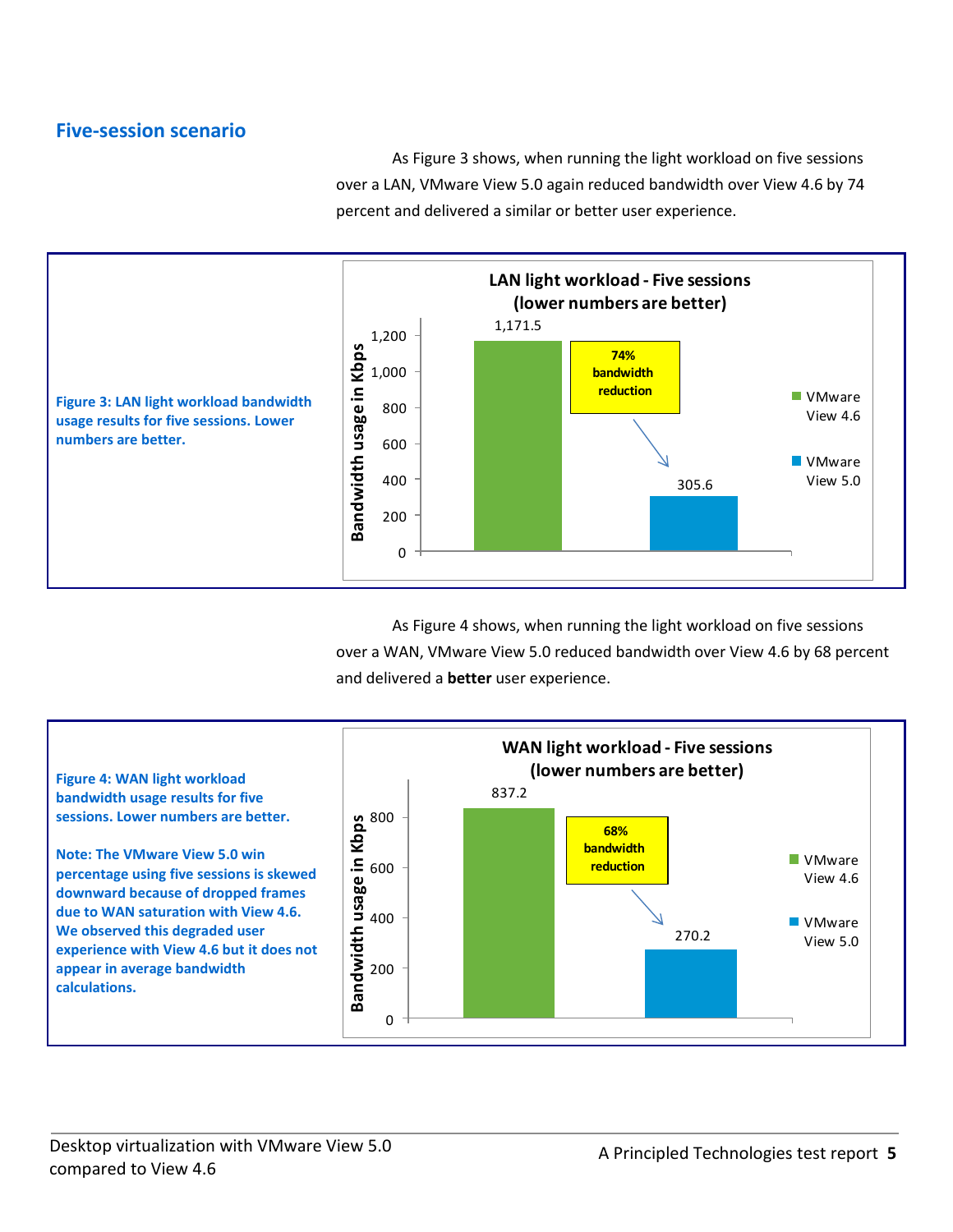# **Median bandwidth results**

Figure 5 shows the median bandwidth, in Kbps, for VMware View 4.6 and VMware View 5.0 running the light workload on both the single- and fivesession scenarios over both LAN and WAN connections. VMware View 5.0 consistently delivered a similar or better user experience.

In addition to using more bandwidth than View 5.0, View 4.6 also provided noticeably degraded user experience in the five-session WAN scenario. View 4.6 gradually loads the desktop when the bandwidth available is insufficient to fully render text and images. This behavior, referred to as "Build to lossless," is visually distracting. We observed screen blurring, screen choppiness, font discontinuity, and incomplete screen rendering.

| <b>Light workload</b>          |                        |                        |                                       |
|--------------------------------|------------------------|------------------------|---------------------------------------|
| <b>Activity</b>                | <b>VMware View 4.6</b> | <b>VMware View 5.0</b> | <b>Percentage VMware View 5.0 win</b> |
| <b>Single-session scenario</b> |                        |                        |                                       |
| LAN                            | 275.35                 | 72.07                  | 74%                                   |
| <b>WAN</b>                     | 214.90                 | 65.50                  | 70%                                   |
| <b>Five-session scenario</b>   |                        |                        |                                       |
| LAN                            | 1,171.53               | 305.58                 | 74%                                   |
| <b>WAN</b>                     | 837.20                 | 270.19                 | 68%                                   |

**Figure 5: Median WAN and LAN testing results, in Kbps, for the light workload. Lower numbers are better (except for percentage win).**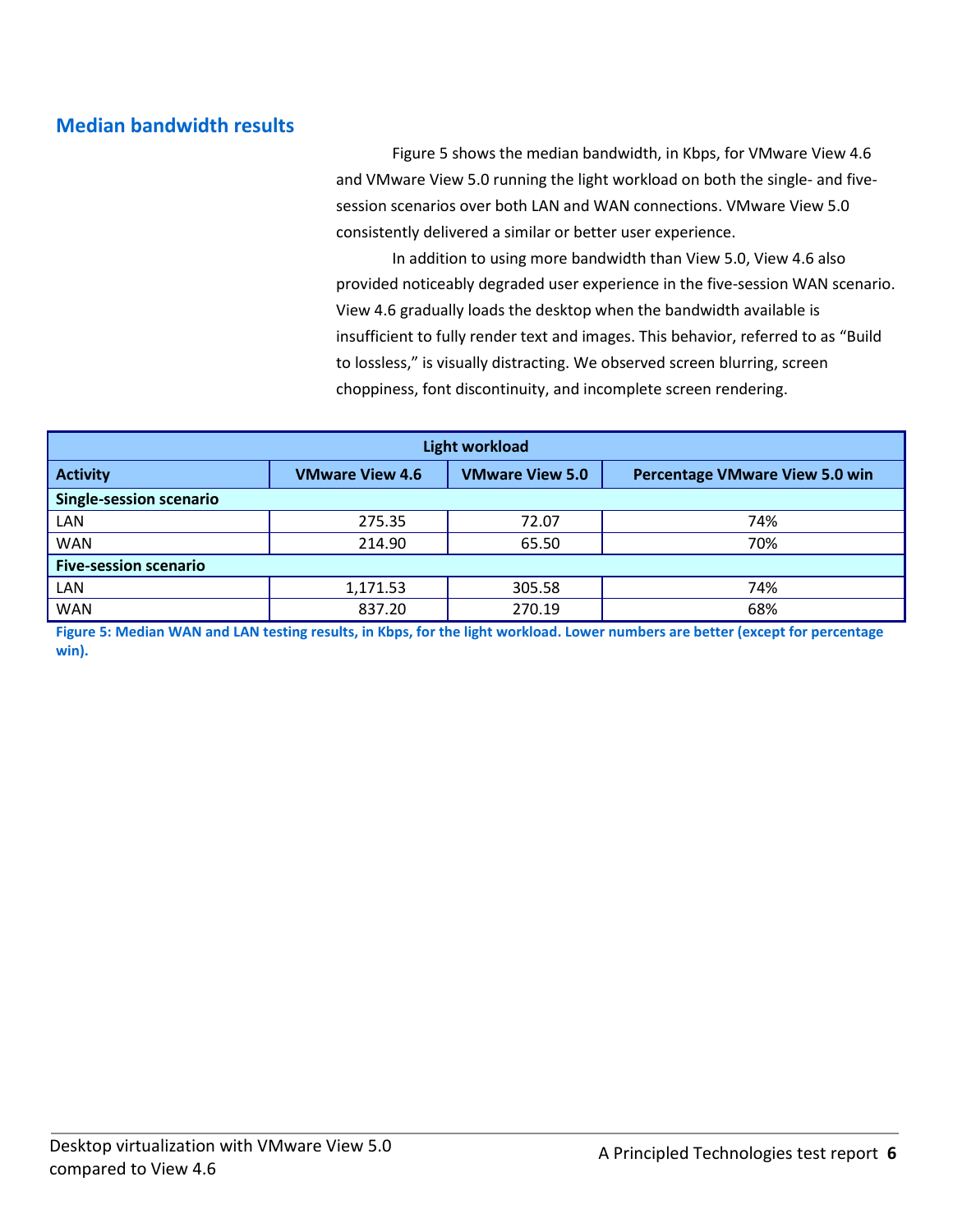# **Medium workload no Flash**



The Login VSI medium no Flash workload simulates a medium-level knowledge worker using Microsoft Office, Internet Explorer, and PDFs. This workload completes the following tasks in different applications:

- Microsoft Outlook: Browsing a message
- Microsoft Word (TimerDoc): Initiate response timer to see how the program responds throughout the workload
- Microsoft Internet Explorer instance one: Maximizing, scrolling, and minimizing
- Microsoft Internet Explorer instance two: Navigating a Web site, maximizing, and scrolling
- Microsoft Word (UserRead): Reading and typing text, and printing to PDF
- Bullzip: Generating a PDF
- Adobe Reader<sup>®</sup>: Reading a PDF
- Microsoft PowerPoint<sup>®</sup>: Watching a presentation and adding a slide
- Microsoft Excel®: Reading and minimizing
- 7-Zip: Saving a zip file

**Single-session scenario**

As Figure 6 shows, when running the medium workload without Flash over a LAN, VMware View 5.0 reduced bandwidth over View 4.6 by 59 percent for a single virtual desktop session, and delivered a similar or better user experience.

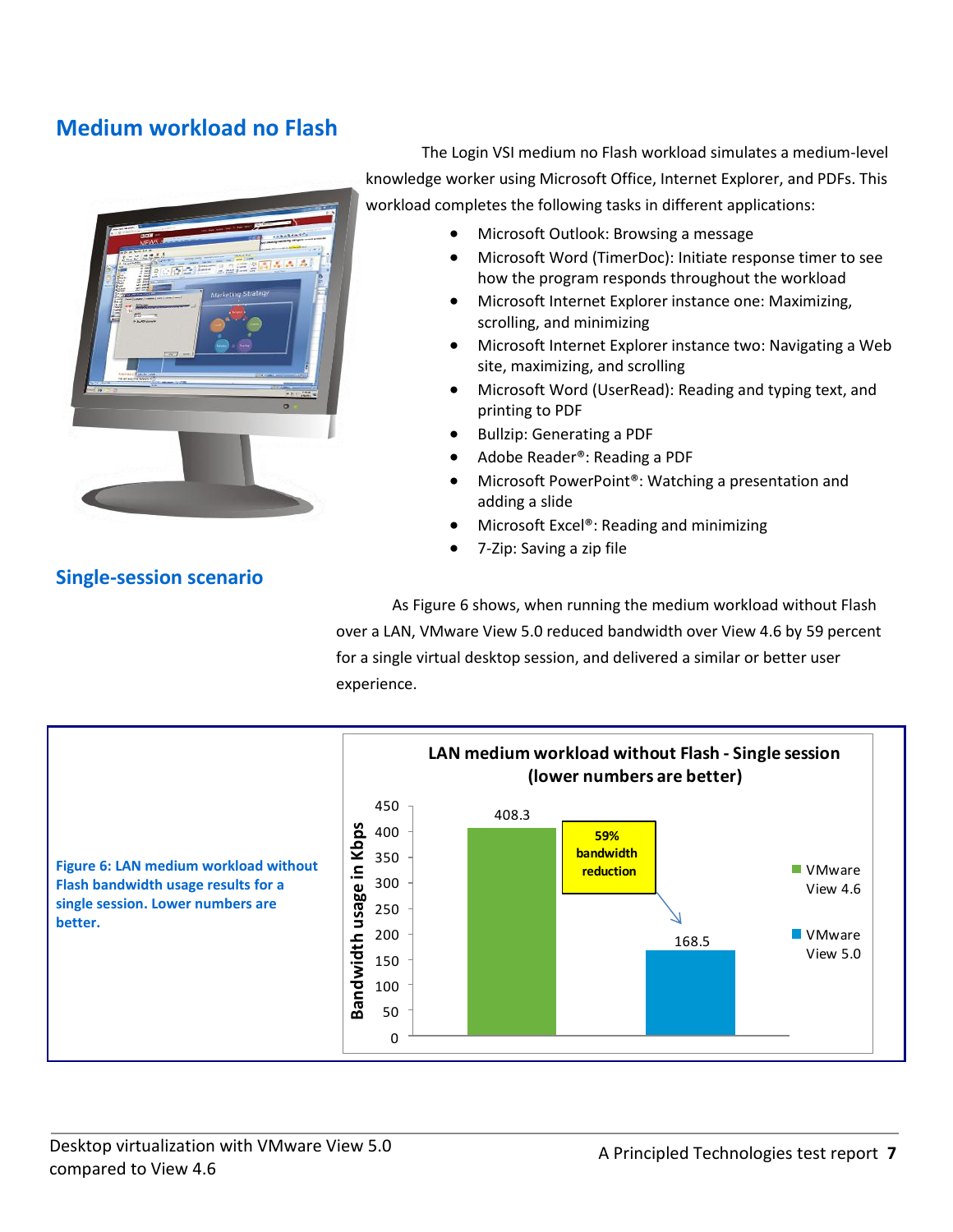As Figure 7 shows, when running the medium workload without Flash over a WAN, VMware View 5.0 reduced bandwidth over View 4.6 by 54 percent for a single virtual desktop session, and delivered a similar or better user experience.



### **Five-session scenario**

As Figure 8 shows, when running the medium workload without Flash on five sessions over a LAN, VMware View 5.0 reduced bandwidth over View 4.6 by 57 percent, and delivered a similar or better user experience.

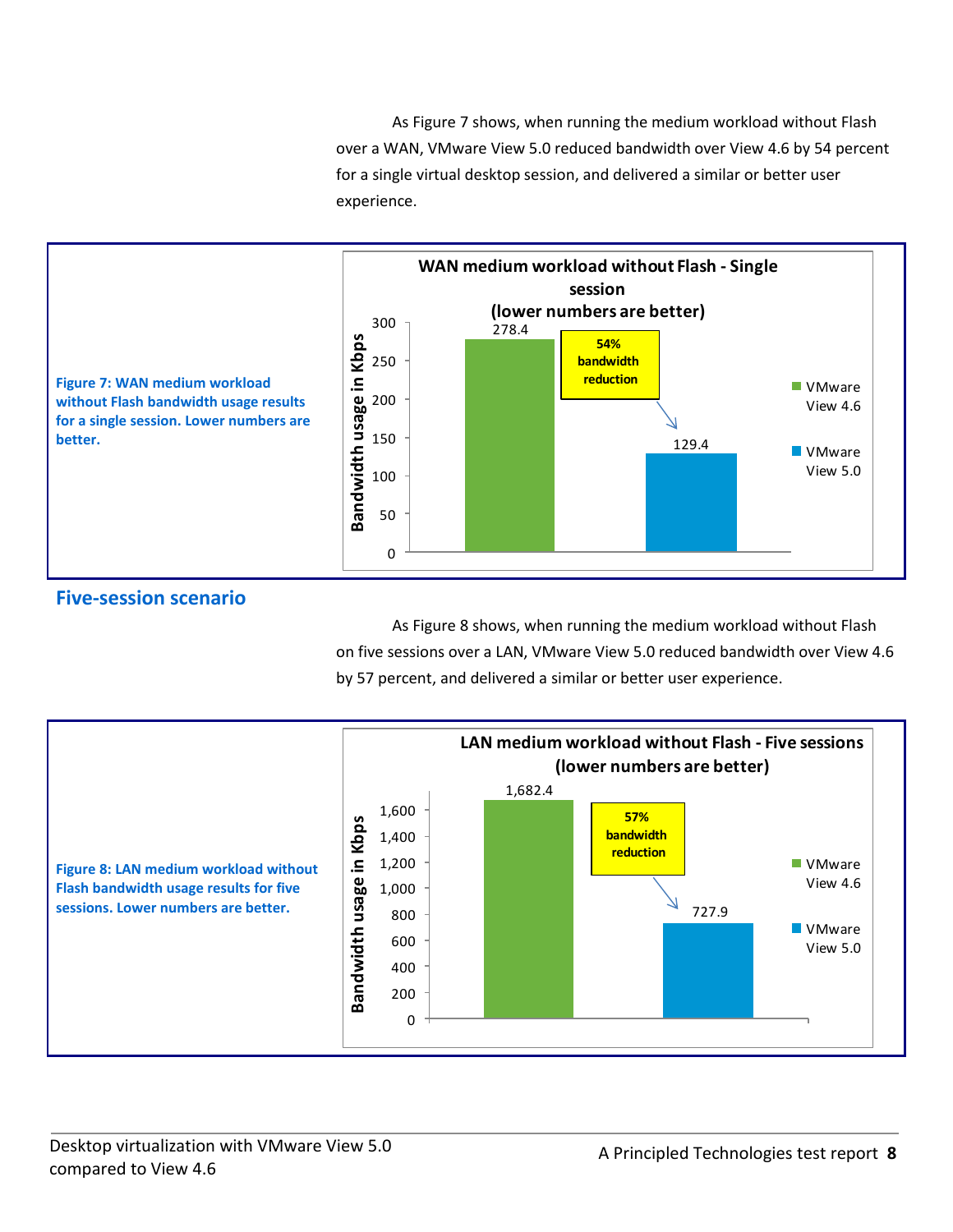As Figure 9 shows, when running the medium workload without Flash on five sessions over a WAN, VMware View 5.0 reduced bandwidth over View 4.6 by 48 percent and delivered a **better** user experience.



### **Median bandwidth results**

Figure 10 shows the median bandwidth, in Kbps, for VMware View 4.6 and VMware View 5.0 running the medium workload without Flash in both single- and five-session test scenarios over both LAN and WAN connections. VMware View 5.0 consistently delivered a similar or better user experience.

As with the light workload, VMware View 4.6 not only used more bandwidth than View 5.0, but also noticeably degraded the user experience in the five-session WAN test scenario because of the Build to lossless behavior we describe earlier.

| <b>Medium workload without Flash</b> |                        |                        |                                       |
|--------------------------------------|------------------------|------------------------|---------------------------------------|
| <b>Activity</b>                      | <b>VMware View 4.6</b> | <b>VMware View 5.0</b> | <b>Percentage VMware View 5.0 win</b> |
| <b>Single-session scenario</b>       |                        |                        |                                       |
| LAN                                  | 408.25                 | 168.55                 | 59%                                   |
| <b>WAN</b>                           | 278.43                 | 129.36                 | 54%                                   |
| <b>Five-session scenario</b>         |                        |                        |                                       |
| LAN                                  | 1,682.41               | 727.86                 | 57%                                   |
| <b>WAN</b>                           | 967.77                 | 507.26                 | 48%                                   |

**Figure 10: Median WAN and LAN testing results, in Kbps, for the medium workload without Flash. Lower numbers are better (except for percentage win).**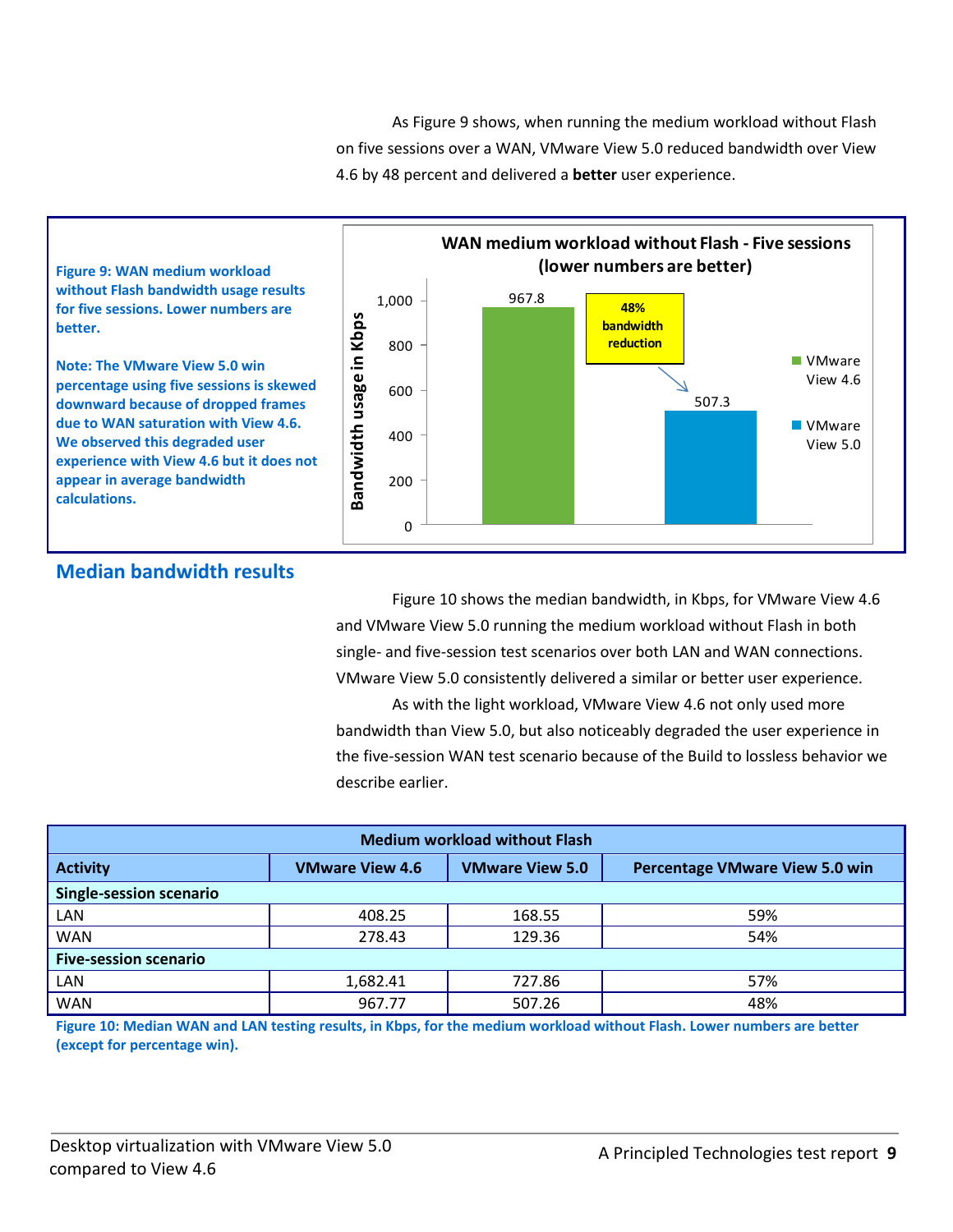# **Medium workload with Flash**



The Login VSI medium workload (with Flash) simulates a mediumlevel knowledge worker using Microsoft Office, Internet Explorer, and PDFs. This workload completes the following tasks in different applications:

- Microsoft Outlook: Browsing a message
- Microsoft Word (TimerDoc): Initiate response timer to see how the program responds throughout the workload
- Microsoft Internet Explorer instance one: Maximizing, scrolling, and minimizing
- Microsoft Internet Explorer instance two: Navigating a Web site, maximizing, and scrolling
- Adobe Flash®: Viewing a movie trailer
- Microsoft Word (UserRead): Reading and typing text, and printing to PDF
- Bullzip: Generating a PDF
- Adobe Reader: Reading a PDF
- Microsoft PowerPoint®: Watching a presentation and adding a slide
- Microsoft Excel: Reading and minimizing
- 7-Zip: Saving a zip file

As Figure 11 shows, when running the medium workload with Flash over a LAN, VMware View 5.0 reduced bandwidth over View 4.6 by 34 percent for a single virtual desktop session, and delivered a similar or better user experience.



**Single-session scenario**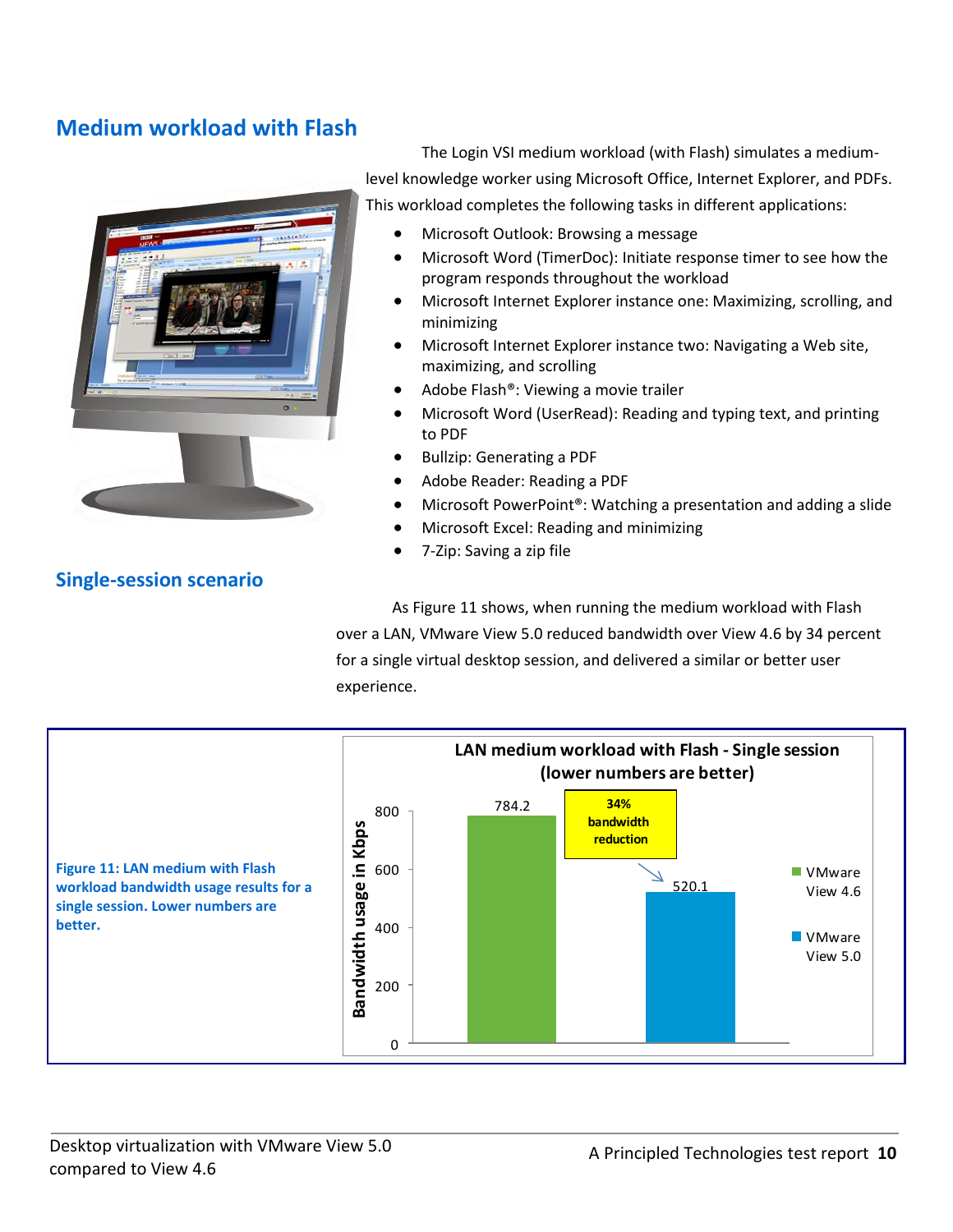As Figure 12 shows, when running the medium workload with Flash over a WAN, VMware View 5.0 reduced bandwidth over View 4.6 by 46 percent for a single virtual desktop session and delivered a similar or better user experience.



### **Five-session scenario**

As Figure 13 shows, when running the medium workload with Flash on five sessions over a LAN, VMware View 5.0 reduced bandwidth over View 4.6 by 34 percent, and delivered a similar or better user experience.

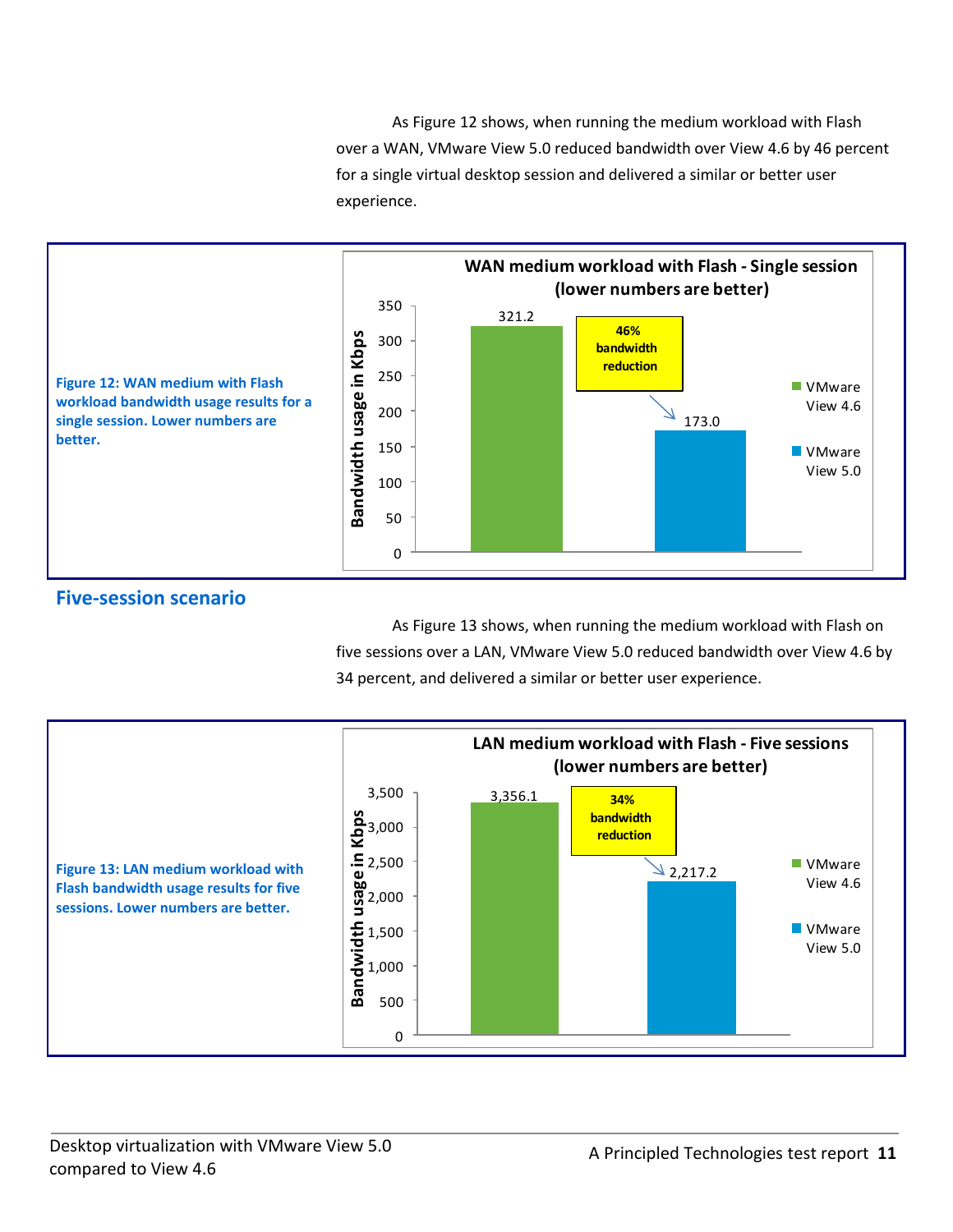As Figure 14 shows, when running the medium workload with Flash on five sessions over a WAN, VMware View 5.0 reduced bandwidth over View 4.6 by 43 percent, and delivered a **better** user experience.



### **Median bandwidth results**

Figure 15 shows the median bandwidth, in Kbps, for VMware View 4.6 and VMware View 5.0 running the medium workload with Flash in both singleand five-session test scenarios over both LAN and WAN connections. VMware View 5.0 consistently delivered a similar or better user experience.

As with the light workload and medium workload without Flash, VMware View 4.6 not only used more bandwidth than View 5.0, but also noticeably degraded the user experience in the five-session WAN test scenario because of the Build-to-lossless behavior we describe earlier.

| <b>Medium workload with Flash</b> |                        |                        |                                       |
|-----------------------------------|------------------------|------------------------|---------------------------------------|
| <b>Activity</b>                   | <b>VMware View 4.6</b> | <b>VMware View 5.0</b> | <b>Percentage VMware View 5.0 win</b> |
| <b>Single-session scenario</b>    |                        |                        |                                       |
| LAN                               | 784.19                 | 520.14                 | 34%                                   |
| <b>WAN</b>                        | 321.23                 | 172.96                 | 46%                                   |
| <b>Five-session scenario</b>      |                        |                        |                                       |
| LAN                               | 3,356.06               | 2,217.20               | 34%                                   |
| <b>WAN</b>                        | 1,008.81               | 577.03                 | 43%                                   |

**Figure 15: Median WAN and LAN testing results, in Kbps, for the medium workload with Flash. Lower numbers are better (except for percentage win).**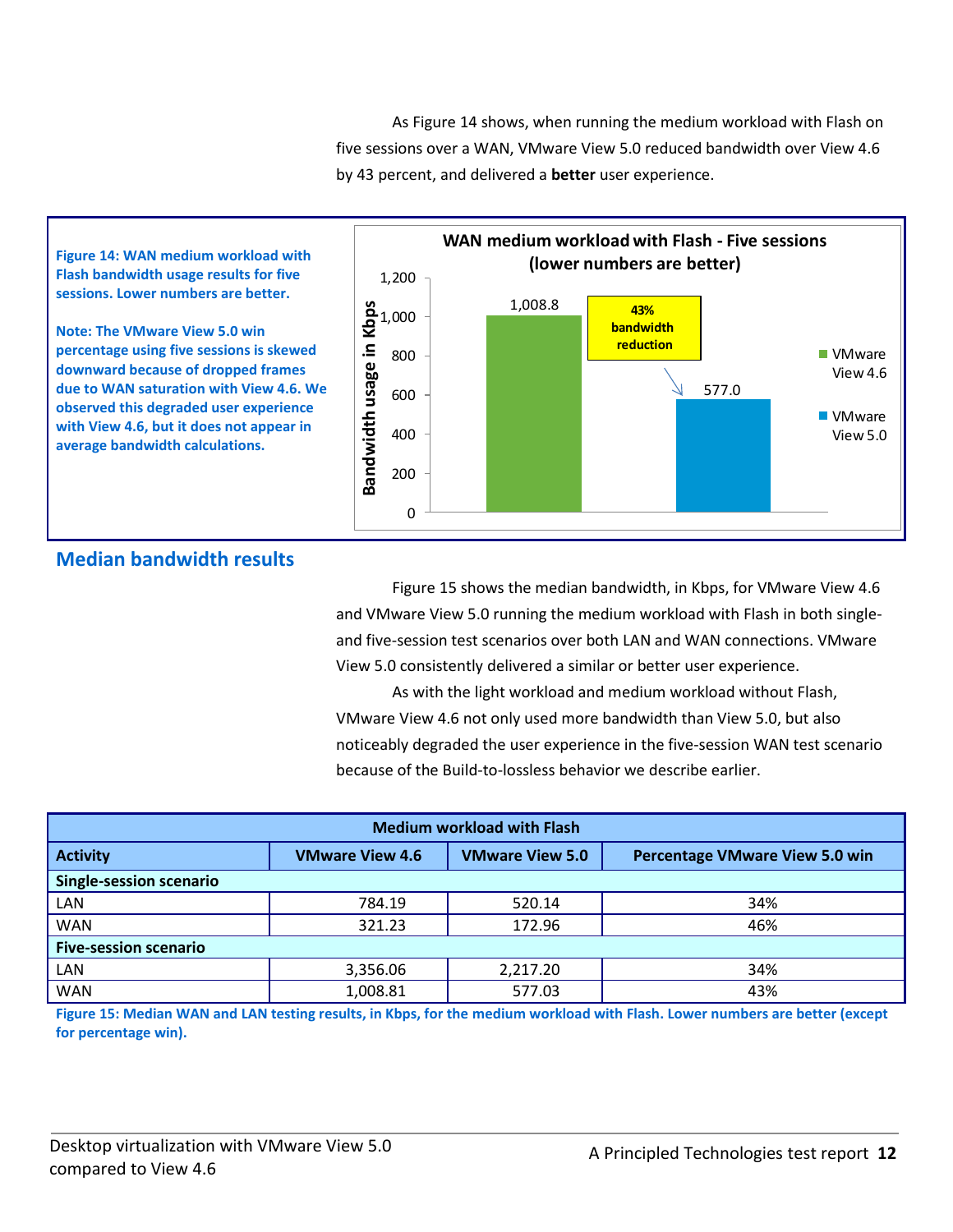# **FINAL THOUGHTS**

For your virtual desktop infrastructure, where workers connect from the local office or across a larger geographic area, you need the best possible performance so that employees can have a good user experience and do their work without delay.

In our tests, VMware View 5.0 showed marked improvements over previous View 4.6 version. View 5.0 decreased bandwidth over View 4.6 by as much as 74 percent on LAN tests and 70 percent on WAN tests while delivering equal or better user experience, showing that VMware View 5.0 can provide you and your workers with the session quality they need, especially in situations where bandwidth comes at a premium.

# **WHAT WE TESTED**

# **What's new in VMware View 5.0**

VMware View is desktop virtualization software designed to bring users familiarity, flexibility, and great performance, while providing the IT department with simplified management and increased security. Some of the new features in VMware View 5.0 from View 4.6 include the following:

**View Media Services for 3D Graphics.** Allows View desktops to view basic 3D applications (Microsoft® Office 2010, Microsoft Windows® Aero®), as well as DirectX® and OpenGL® applications, without requiring client devices or specialized graphic cards.

**View Media Services for Integrated Unified Communications.**  Optimizes desktop and unified communications by providing users with an integrated voice-over IP (VOIP) and View desktop experience.

**View Persona Management.** Enables IT admins to deploy and manage stateless floating desktops by dynamically associating a user persona to such desktops. This also allows user personalization settings to remain between sessions. Note that this feature is only available in premier editions of View.

**PCoIP Extension Services.** To improve user support issues such as monitoring, trending, and troubleshooting, these features allow WMI-based tools to collect over 20 session statistics.

**PCoIP Optimization Controls.** Helps IT administrators better configure bandwidth settings (by user, use case, or network requirements), which can reduce bandwidth by up to 75 percent and improve protocol efficiency.

**PCoIP Continuity Services.** Automatically reconnects interrupted sessions, which helps provide a seamless user experience even under unreliable network conditions.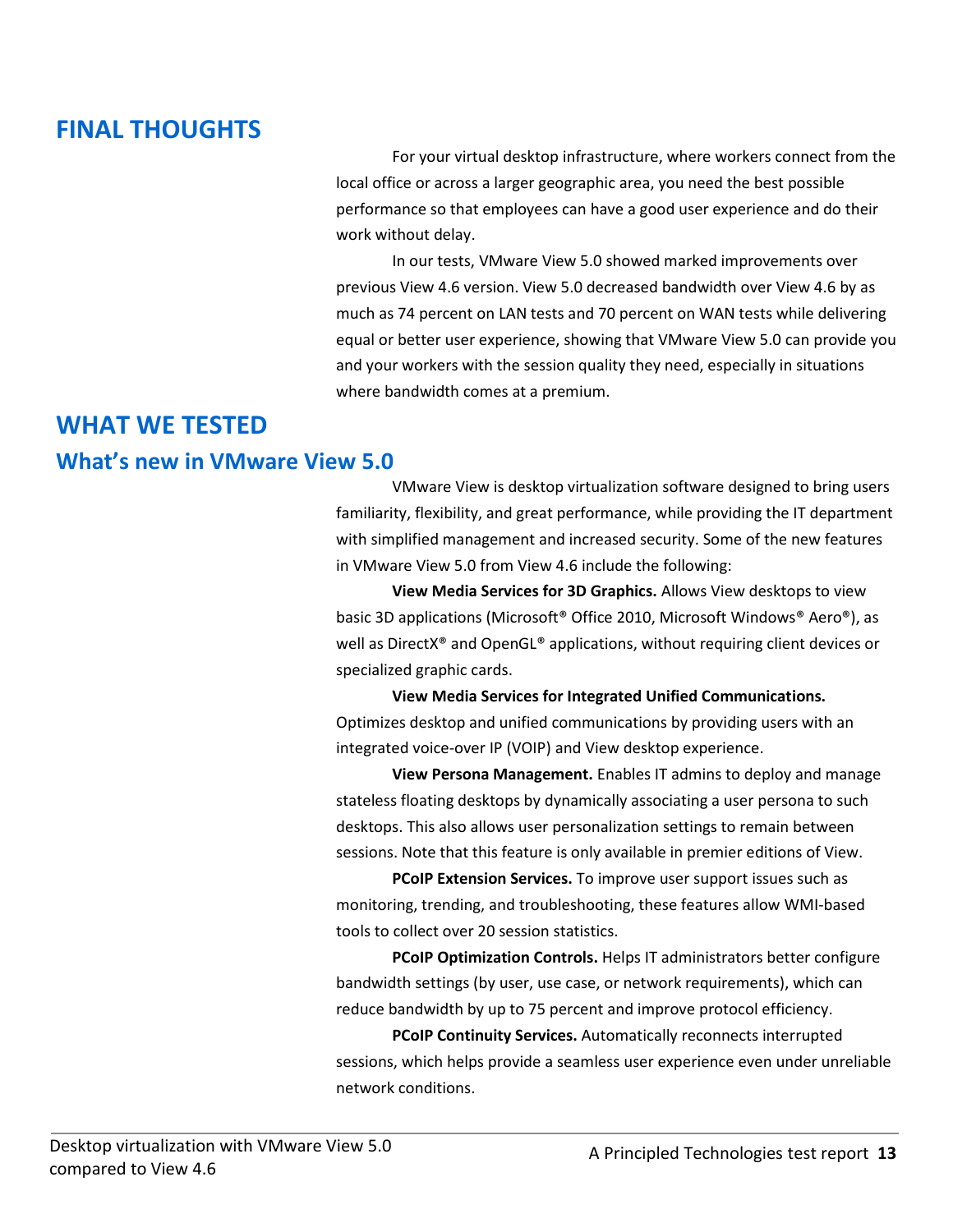**View Client for Android.** Allows those users with Android-based tablets to access View virtual desktops.

**Enhanced Security Settings.** Customizes client certificate handling through use of an established browser certificate model, which reinforces corporate policy.

**vSphere 5 support.** Provides reliable and flexible IT support.

**USB Redirect.** Provides ability to connect USB devices to the virtualized desktkop

**Location-based printing from non-Windows devices.** Allows VMware View administrators to specify the printers that Windows and non-Windows users print to based on the location of the device from which they are accessing VMware View.

**Client security certificate handling.** Added more policies for security including: Prompt user to accept and ignore certificate warnings, Disable security certificate checking, and Mandatory certification checking.

# **About Dell EqualLogic storage**

We used the Dell™ EqualLogic™ PS4000XV to host all the virtual desktops in our testing.

The Dell EqualLogic PS4000XV is a high-performance iSCSI SAN storage array well suited for deploying business application and virtual server environments in remote offices and in small-to-medium businesses (SMBs). With its use of automation, the EqualLogic PS4000XV simplifies management and is ready for quick deployment at an affordable price.

The EqualLogic comes with 15,000 RPM SAS disk drives to offer strong random I/O per second (IOPS) for deployment in remote offices, and scales easily should you need to expand your storage. For more information on the Dell EqualLogic PS4000XV, visi[t http://www.dell.com/us/business/p/equallogic](http://www.dell.com/us/business/p/equallogic-ps4000xv/pd)[ps4000xv/pd.](http://www.dell.com/us/business/p/equallogic-ps4000xv/pd)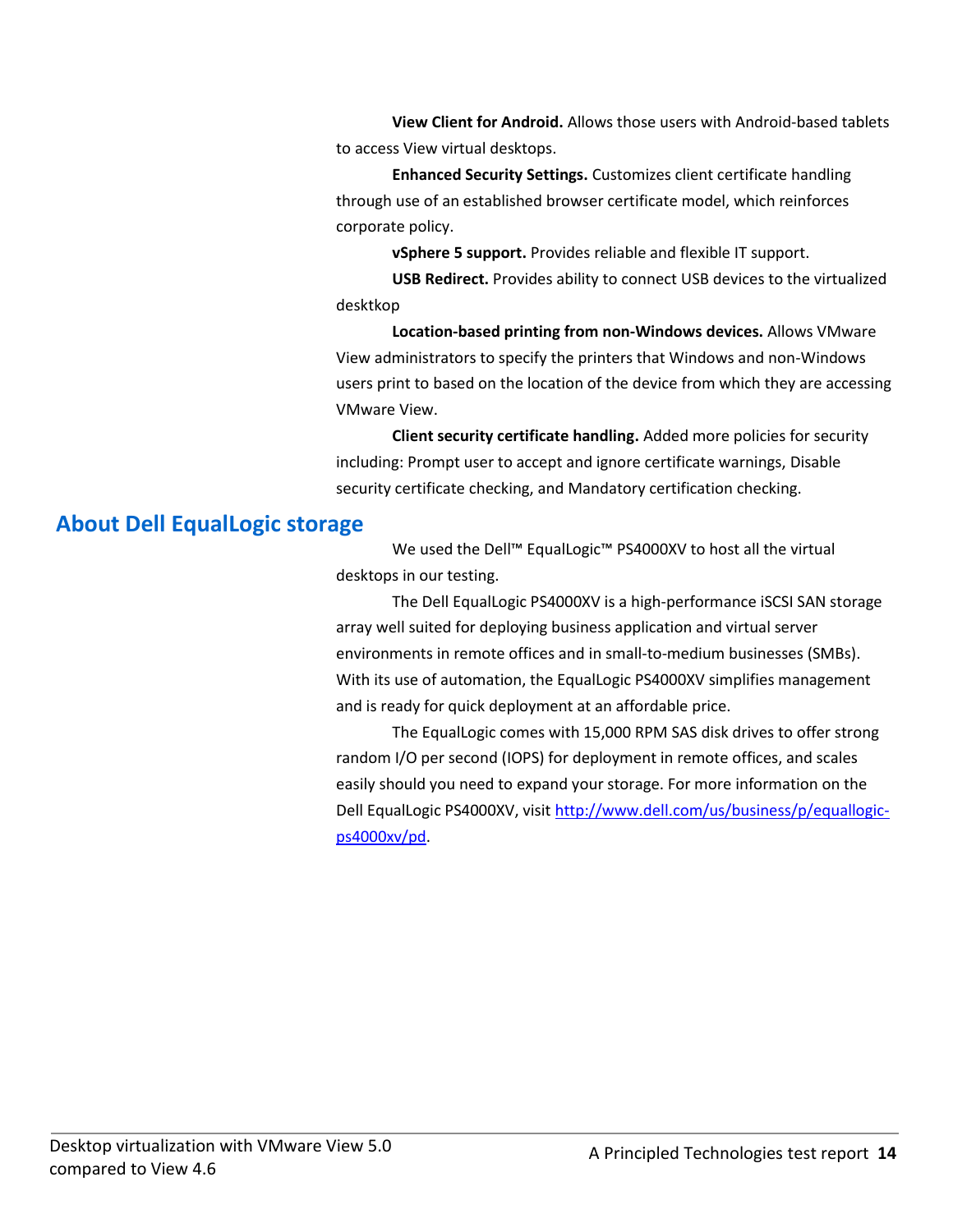# <span id="page-14-0"></span>**APPENDIX A: TEST SERVER AND STORAGE CONFIGURATION**

Figure 16 provides detailed configuration information for the test servers, and Figure 17 provides configuration information for the Dell EqualLogic PS4000XV storage array.

| <b>System</b>                          | Dell PowerEdge R810 server     | Dell PowerEdge R910 server                 |  |
|----------------------------------------|--------------------------------|--------------------------------------------|--|
| <b>Power supplies</b>                  |                                |                                            |  |
| <b>Total number</b>                    | $\overline{2}$                 | $\overline{\mathbf{4}}$                    |  |
| Vendor and model<br>number             | Dell                           | Dell                                       |  |
| Wattage of each (W)                    | 1,100                          | 1,100                                      |  |
| <b>Cooling fans</b>                    |                                |                                            |  |
| <b>Total number</b>                    | 6                              | 6                                          |  |
| Vendor and model<br>number             | Sanyo Denki<br>9GA0612P1K611   | Delta Electronics Inc.<br><b>PFC1212DE</b> |  |
| Dimensions (h x w) of each             | 80mm x 80mm                    | 120mm x 38mm                               |  |
| Volts                                  | 12                             | 12                                         |  |
| Amps                                   | 0.95                           | 4.80                                       |  |
| <b>General</b>                         |                                |                                            |  |
| Number of processor<br>packages        | $\overline{2}$                 | $\overline{2}$                             |  |
| Number of cores per<br>processor       | 8                              | 8                                          |  |
| Number of hardware<br>threads per core | 16                             | 16                                         |  |
| System power<br>management policy      | <b>Active Power Controller</b> | <b>Active Power Controller</b>             |  |
| <b>CPU</b>                             |                                |                                            |  |
| Vendor                                 | Intel <sup>®</sup>             | Intel                                      |  |
| Name                                   | Xeon®                          | Xeon                                       |  |
| Model number                           | X7560                          | X7560                                      |  |
| Stepping                               | D <sub>0</sub>                 | D <sub>0</sub>                             |  |
| Socket type                            | <b>LGA 1565</b>                | <b>LGA 1565</b>                            |  |
| Core frequency (GHz)                   | 2.26                           | 2.26                                       |  |
| <b>Bus frequency (MHz)</b>             | 3,200                          | 3,200                                      |  |
| L1 cache                               | 8 x 32KB Data                  | 8 x 32KB Data                              |  |
|                                        | 8 x 32KB Instruction           | 8 x 32KB Instruction                       |  |
| L <sub>2</sub> cache                   | 8 x 256 KB                     | 8 x 256 KB                                 |  |
| L3 cache (MB)                          | 24                             | 24                                         |  |
| Platform                               |                                |                                            |  |
| Vendor and model                       | PowerEdge <sup>™</sup> R810    | PowerEdge R910                             |  |
| number                                 |                                |                                            |  |
| Motherboard model<br>number            | FD32M                          | <b>P658H</b>                               |  |
| BIOS name and version                  | Dell Inc.<br>2.2.3             | Dell Inc.<br>2.2.3                         |  |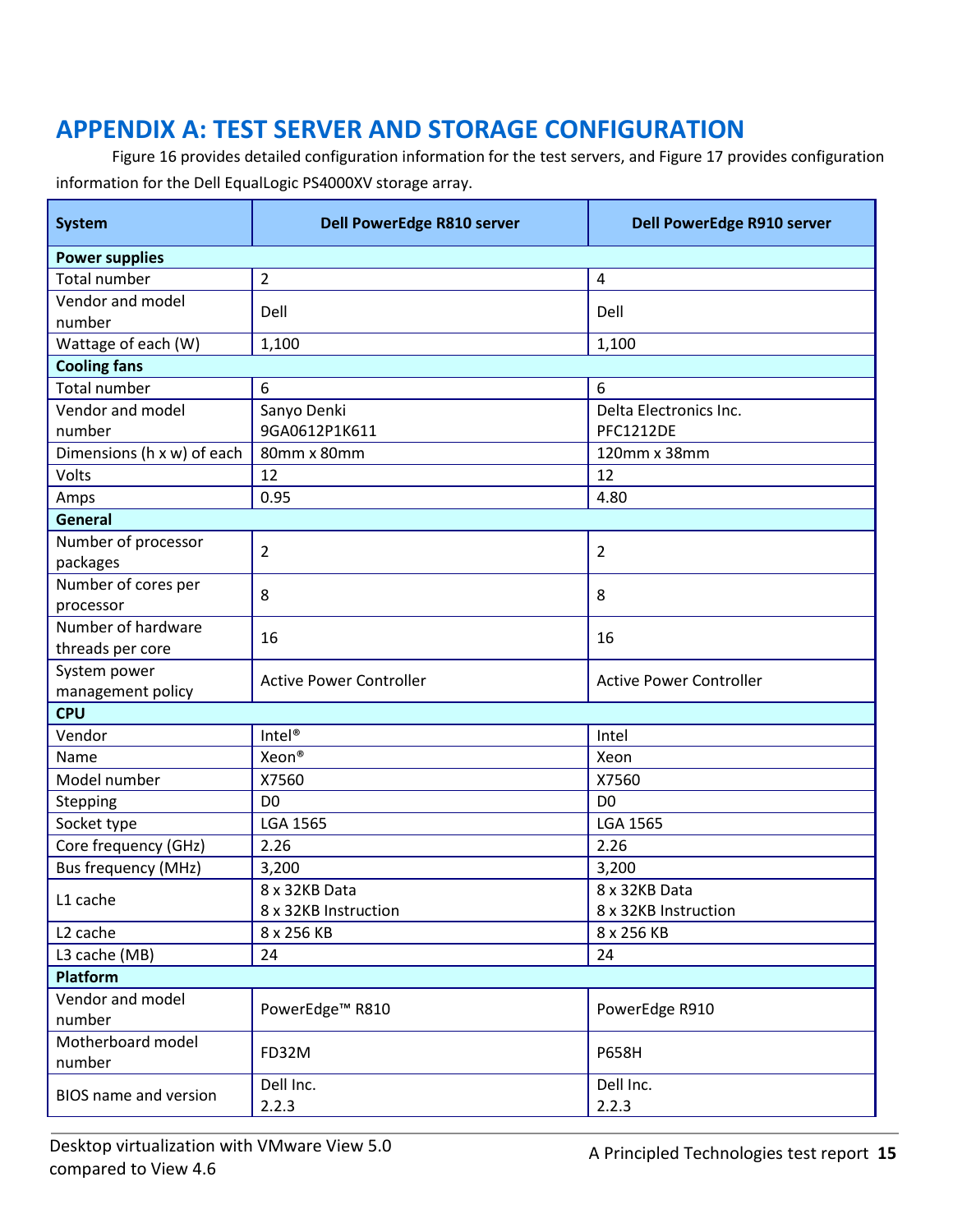| <b>System</b>                             | Dell PowerEdge R810 server      | Dell PowerEdge R910 server    |  |
|-------------------------------------------|---------------------------------|-------------------------------|--|
| <b>BIOS</b> settings                      | Default                         | Default                       |  |
| <b>Memory module(s)</b>                   |                                 |                               |  |
| Total RAM in system (GB)                  | 256                             | 256                           |  |
| Vendor and model<br>number                | SamsungM393B1k708H1-CH9         | Samsung M393B1G70DJ1-CF8      |  |
| Type                                      | PC3-10600                       | PC3-8500R                     |  |
| Speed (MHz)                               | 1,333                           | 1,066                         |  |
| Speed running in the<br>system (MHz)      | 1,067                           | 1,067                         |  |
| Timing/Latency (tCL-tRCD-<br>tRP-tRASmin) | $7 - 7 - 7 - 34.7$              | $7 - 7 - 7 - 34.7$            |  |
| Size (GB)                                 | 8                               | 8                             |  |
| Number of RAM module(s)                   | 32                              | 32                            |  |
| Chip organization                         | Dual                            | Dual                          |  |
| Rank                                      | 2Rx4                            | 4Rx4                          |  |
| <b>Operating system</b>                   |                                 |                               |  |
| <b>OS#1</b>                               |                                 |                               |  |
| Name                                      | ESXi 4.1.0                      | ESXi 5.0.0                    |  |
| File system                               | <b>VMFS</b>                     | <b>VMFS</b>                   |  |
| Kernel                                    | 4.1.0                           | 5.0.0                         |  |
| Language                                  | English                         | English                       |  |
| <b>OS#2</b>                               |                                 |                               |  |
| Name                                      | ESXi 5.0.0                      | N/A                           |  |
| File system                               | <b>VMFS</b>                     | N/A                           |  |
| Kernel                                    | 5.0.0                           | N/A                           |  |
| Language                                  | English                         | N/A                           |  |
| <b>RAID controller</b>                    |                                 |                               |  |
| Vendor and model<br>number                | <b>PERC H700</b>                | <b>PERC H700</b>              |  |
| Firmware version                          | 12.10.1-0001                    | 12.10.1-0001                  |  |
| Cache size (MB)                           | 512                             | 512                           |  |
| <b>Hard drives</b>                        |                                 |                               |  |
| Vendor and model                          | Dell/Seagate                    | Dell/Seagate                  |  |
| number                                    | ST973452SS                      | ST9146852SS                   |  |
| Number of drives                          | $\overline{2}$                  | 16                            |  |
| Size (GB)                                 | 73                              | 146                           |  |
| <b>RPM</b>                                | 15,000                          | 15,000                        |  |
| Type                                      | SAS                             | SAS                           |  |
| <b>Onboard Ethernet adapters</b>          |                                 |                               |  |
| Vendor and model<br>number                | Broadcom® NetXtreme® II BCM5709 | Broadcom NetXtreme II BCM5709 |  |
| Type                                      | Integrated                      | Integrated                    |  |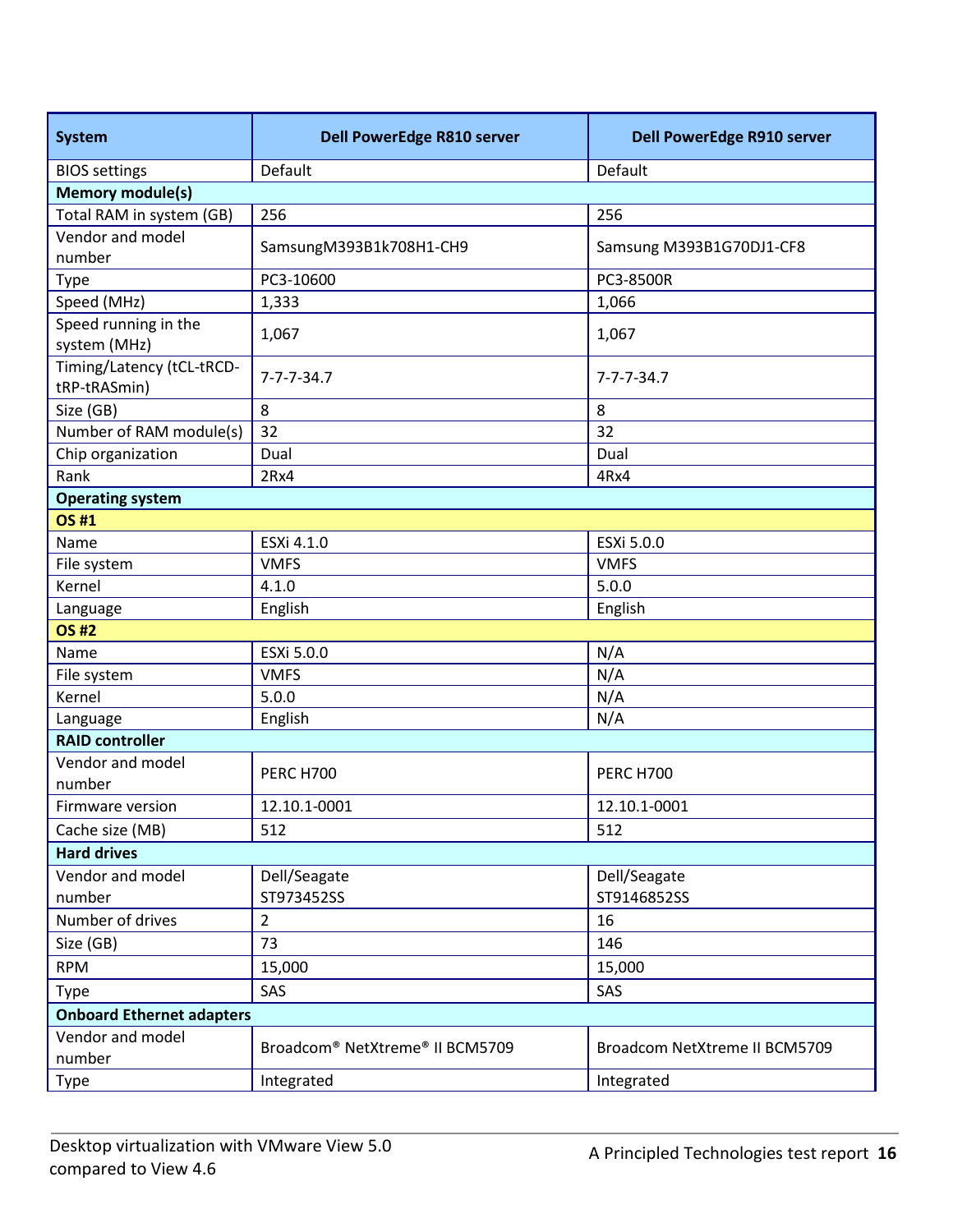| System                     | <b>Dell PowerEdge R810 server</b> | Dell PowerEdge R910 server |  |
|----------------------------|-----------------------------------|----------------------------|--|
| <b>Optical drive(s)</b>    |                                   |                            |  |
| Vendor and model<br>number | TEAC DV-28S                       | TEAC DV-28S                |  |
| Type                       | <b>SATA</b>                       | SATA                       |  |
| <b>USB ports</b>           |                                   |                            |  |
| Number                     | 4                                 | 4                          |  |
| Type                       | 2.0                               | 2.0                        |  |

**Figure 16: Detailed configuration information for the test servers.**

| <b>Storage array</b>                 | Dell EqualLogic PS4000XV storage array |
|--------------------------------------|----------------------------------------|
| Array                                |                                        |
| Number of active storage controllers |                                        |
| Number of active storage ports       | 2                                      |
| Firmware revision                    | 5.0.7                                  |
| Switch number/type/model             | PowerConnect™ 5448                     |
| Disk vendor and model number         | Seagate ST330065SS                     |
| Disk size (GB)                       | 300                                    |
| Disk buffer size (MB)                | 16                                     |
| Disk RPM                             | 15,000                                 |
| Disk type                            | SAS                                    |

**Figure 17: Detailed configuration information for the storage array.**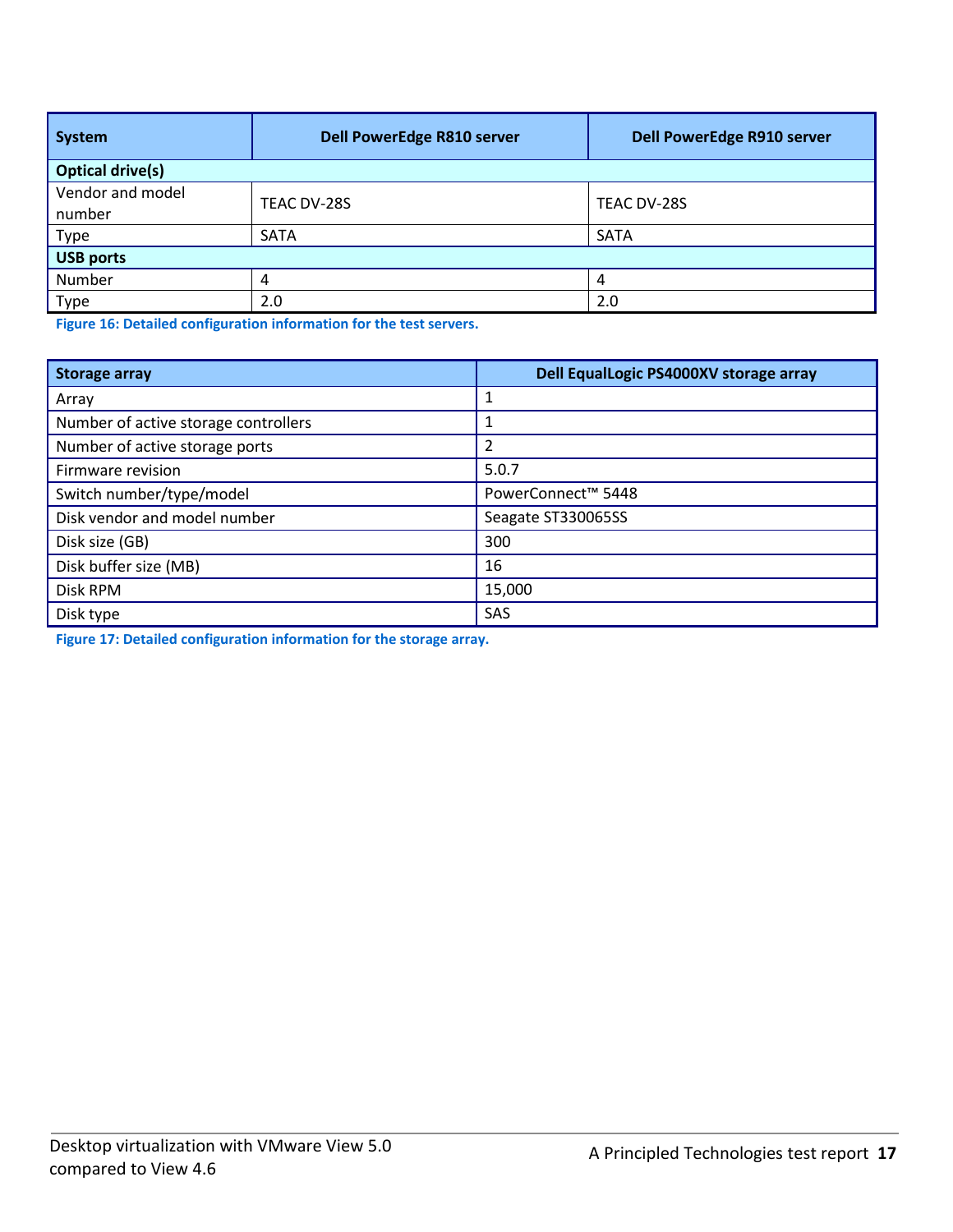# <span id="page-17-0"></span>**APPENDIX B: TEST METHODOLOGY**

Here, we explain the detailed steps we followed to set up our test scenario. Figure 18 shows our test environment.



**Figure 18: Our test environment.**

We configured a Dell PowerEdge R910 with VMware vSphere (ESXi) 5.0 to host all VDI infrastructure components for VMware View 4.6 and VMware View 5.0. We installed a Dell PowerEdge R810 with VMware vSphere 5.0 to host all VMware View 5.0 virtual desktops. We installed a second identical Dell PowerEdge R810 with VMware vSphere 4.1 to host all VMware View 4.6 virtual desktops.

We installed and configured a Dell PowerConnect™ 5448 switch with two logical networks, one network for data traffic and another for iSCSI storage traffic. We connected each Dell PowerEdge R810 server to both the data network and to the storage network. We then installed and configured an Apposite® Linktropy Mini2 WAN emulator and connected the A side of the Apposite Linktropy Mini2 to the data network, and the B side directly to the Dell PowerEdge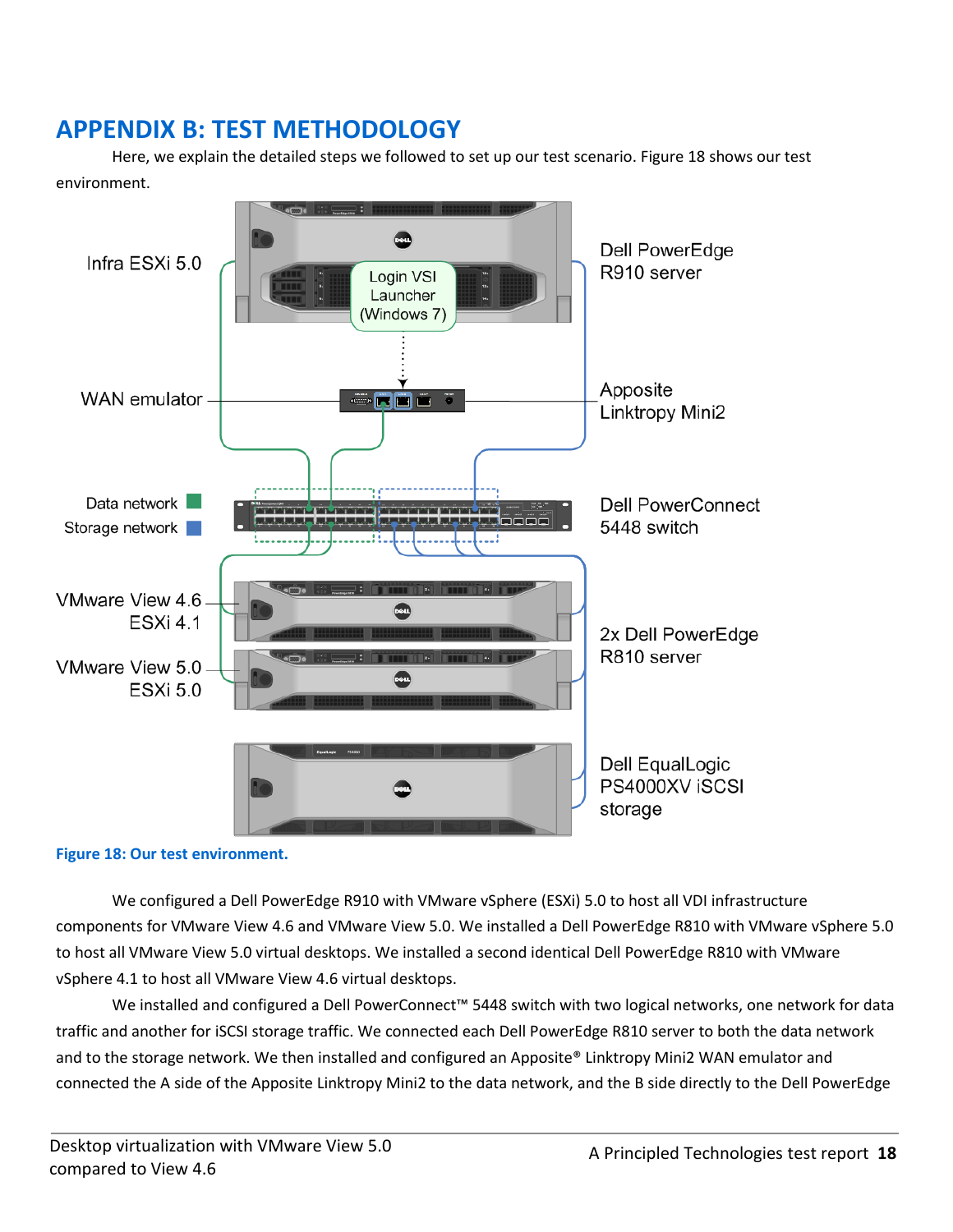R910 (for the Login VSI launcher connection). Note: We configured the Linktropy Mini2 to emulate a over a restrictedbandwidth WAN with 2 Mb/s download/300 Kb/s upload and 100 m/s latency.

We connected a Dell EqualLogic PS4000XV storage array to the storage network via two single gigabit links, and configured the array to host the virtual desktops.

### **Setting up the storage**

#### **Dell EqualLogic PS5000XV storage**

We installed the Dell PowerEdge R910 server to use internal storage to host the ESXi operating system. We configured the Dell PERC H700 array controller to use 16 146GB SAS disks in a RAID 10 configuration to host the ESXi hypervisor and infrastructure virtual machines.

We installed both Dell PowerEdge R810 servers to use internal storage to host the ESXi operating systems. We configured the integrated PERC 7i array for a RAID 1 configuration with two 73GB SAS drives. We hosted all virtual desktops on a Dell EqualLogic PS4000XV Storage array.

We enabled jumbo frames on all iSCSI-dedicated server NICs, the Dell PowerConnect 5448 switch, and on each NIC on the Dell EqualLogic PS4000XV storage.

The Dell EqualLogic PS4000XV contained 16 drives. We configured a single storage group with the Dell EqualLogic PS4000XV as the only member. We configured the storage group to have a single storage pool in RAID 50 mode. On the storage pool, we created two 250GB LUNs: one for VMware View 4.6 virtual desktops, and one for VMware View 5.0 virtual desktops.

#### **Setting up the internal storage on the Dell PowerEdge R910 for host operating system installation**

- 1. Enter the RAID controller BIOS by pressing Ctrl+R at the relevant prompt during boot.
- 2. Highlight Controller 0, and press F2.
- 3. Select Create New VD.
- 4. Select all 16 drives, select RAID level 10, tab to the OK button, and press Enter. Accept the warning regarding initialization.
- 5. Select the new virtual drive, press F2, and select Initialization, Start Init.
- 6. Wait for the initialization operation to complete.
- 7. Repeat steps 2 through 6 for the remaining internal volume, selecting drives three and four.
- 8. Press Escape, and choose to Save and Exit to return to the boot sequence.

#### **Setting up the internal storage on the two Dell PowerEdge R810s for host operating system installation**

- 1. Enter the RAID controller BIOS by pressing Ctrl+R at the relevant prompt during boot.
- 2. Highlight Controller 0, and press F2.
- 3. Select Create New VD.
- 4. Select both drives, select RAID level 1, tab to the OK button, and press Enter. Accept the warning regarding initialization.
- 5. Select the new virtual drive, press F2, and select Initialization, Start Init.
- 6. Wait for the initialization operation to complete.
- 7. Press Escape, and choose to Save and Exit to return to the boot sequence.
- 8. Repeat steps 1 through 7 for the second Dell PowerEdge R810.

#### **Setting up the external storage**

1. Using the command-line console, via serial cable, reset the first Dell EqualLogic PS4000XV by using the reset command.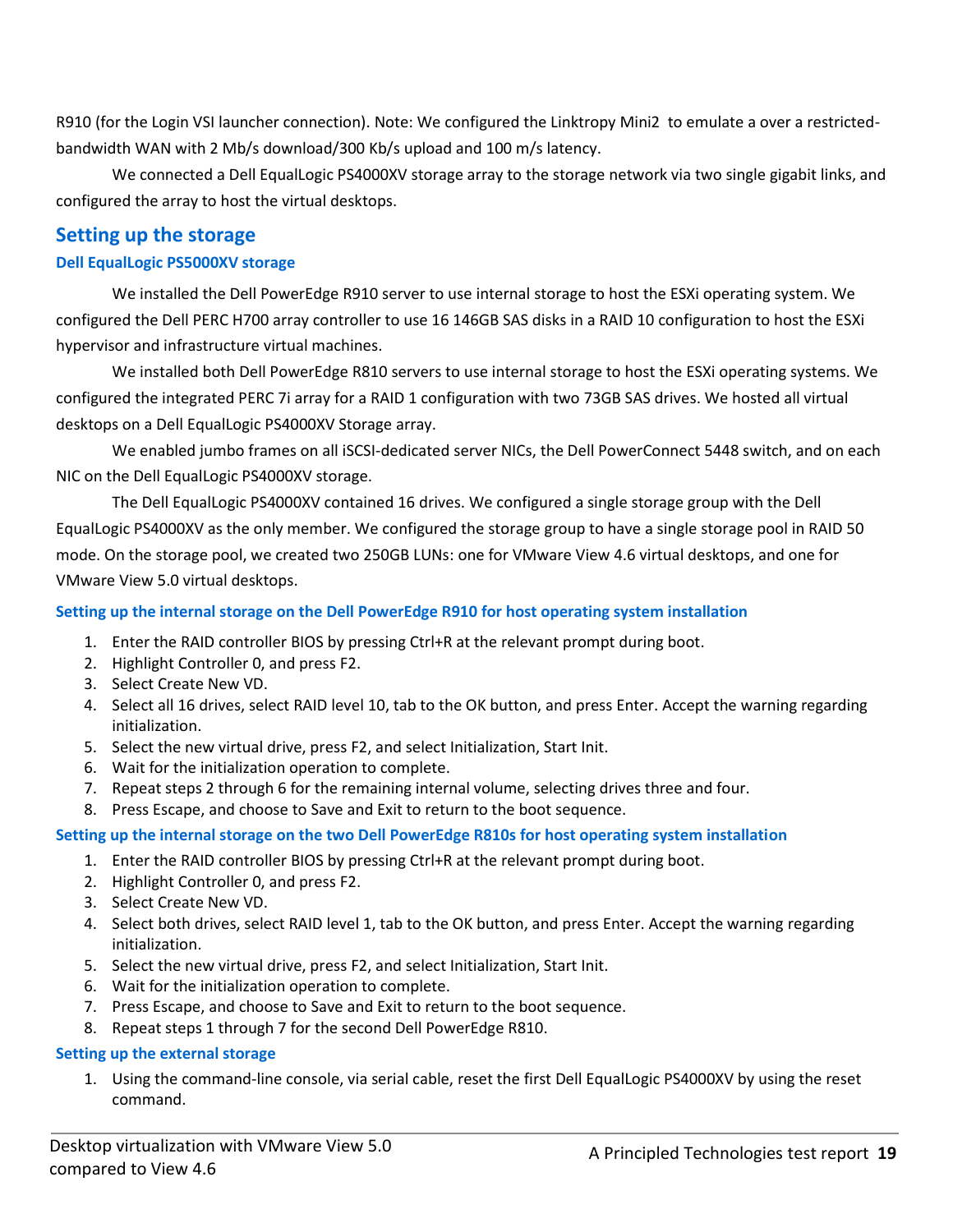- 2. Supply a group name, group IP address, and IP address for eth0.
- 3. After group creation, using a computer connected to the same subnet as the storage, use the Dell EqualLogic Web interface to do the following:
	- a. Assign IP addresses on the remaining NIC (eth1). Enable both NICs.
	- b. Set a MTU size of 9,000 on each NIC on the array.
	- c. Create a storage pool by right-clicking Storage pools, and choosing Create storage pool.
	- d. Choose Yes when prompted to configure the member.
	- e. Choose RAID 50 for the RAID Policy.
	- f. Create a 250GB volume to host the data volumes for VMware View 5.0.
	- g. For the volumes created in the previous step, limit access to iSCSI initiator name, and enter the initiator name for the ESXi server named view5.
	- h. Repeat steps e through g to create a second 250GB LUN for VMware View 4.6. Be sure to adjust the iSCSI initiator name for the ESXi server named view46.

# **Setting up the infrastructure server (infra) and the virtual desktop hosts (view46 and view5) BIOS settings**

We used the latest BIOS updates on each of the two Dell PowerEdge R810s and the Dell PowerEdge R910. We adjusted the default BIOS settings by enabling Virtualization Technology, disabling C-States, and setting the performance profile to maximum performance.

### **Installing VMware vSphere 5.0 (ESXi) on the PowerEdge R910 (infra)**

- 1. Insert the ESXi 5.0 disk, and select Boot from disk.
- 2. On the Welcome screen, press Enter.
- 3. On the End User License Agreement (EULA) screen, press F11.
- 4. On the Select a Disk to Install or Upgrade Screen, select the relevant volume to install ESXi on, and press Enter.
- 5. On the Please Select a Keyboard Layout screen, press Enter.
- 6. On the Enter a Root Password Screen, assign a root password, and confirm it by entering it again. Press Enter to continue.
- 7. On the Confirm Install Screen, press F11 to install.
- 8. On the Installation complete screen, press Enter to reboot.

#### **Configuring ESXi after installation**

- 1. On the ESXi 5.0 screen, press F2, enter the root password, and press Enter.
- 2. On the System Customization screen, select Troubleshooting Options, and press Enter.
- 3. On the Troubleshooting Mode Options screen, select enable ESXi Shell, and press Enter.
- 4. Select Enable SSH, press Enter, and press Esc.
- 5. On the System Customization screen, select Configure Management Network.
- 6. On the Configure Management Network screen, select IP Configuration.
- 7. On the IP Configuration screen, select Set static IP; enter an IP address, subnet mask, and default gateway; and press Enter.
- 8. On the Configure Management Network screen, press Esc. When asked if you want to apply the changes, press Y.
- 9. Log into infra as root with the vSphere client.
- 10. Select the Configuration tab, and click Networking.
- 11. Click Add Networking…
- 12. Create a virtual machine network called data and select the appropriate adapter.
- 13. Create a virtual machine network called WAN and select the adapter connected directly to the Apposite Linktropy Mini2.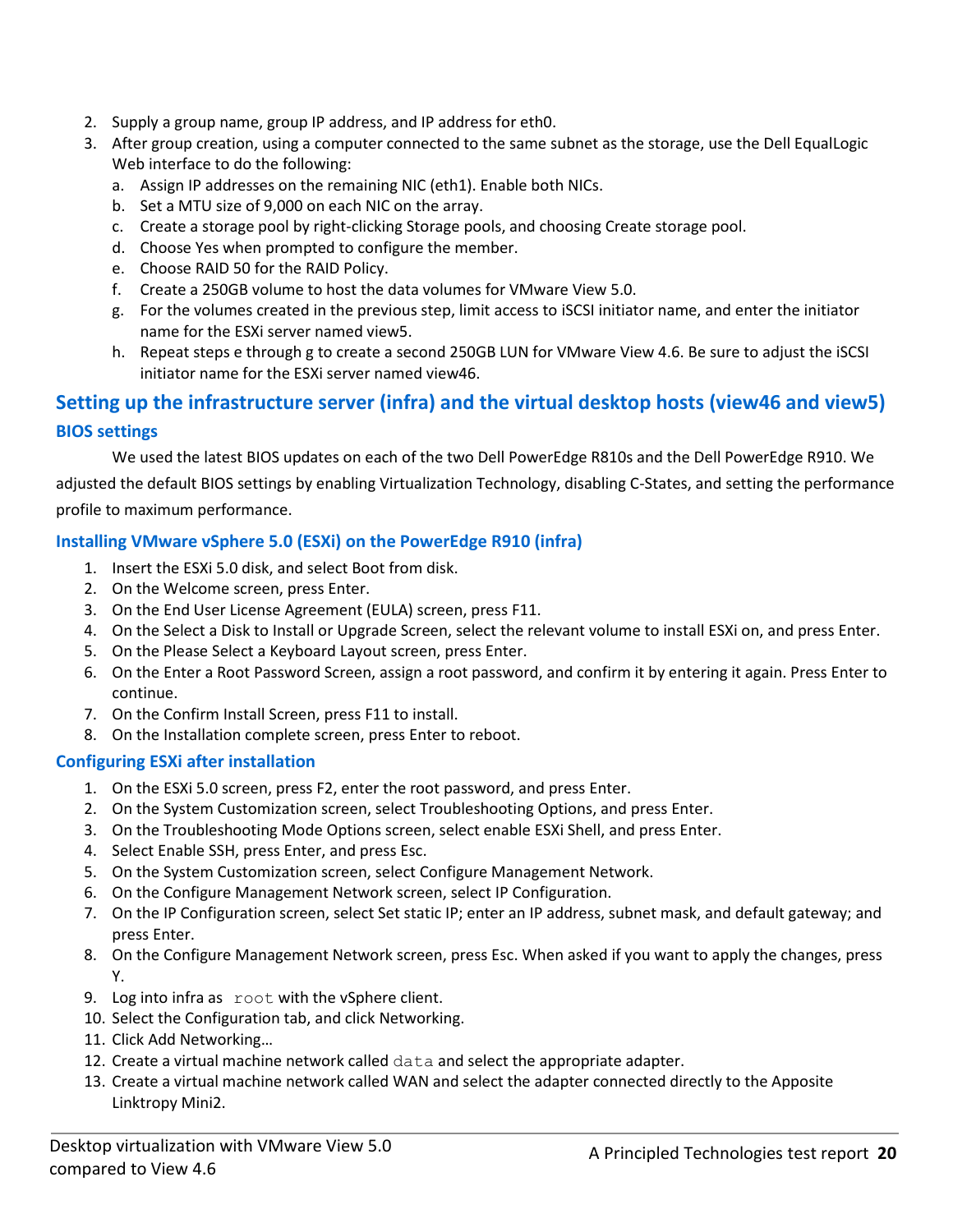14. Log off.

### **Installing VMware vSphere 5.0 (ESXi) on the PowerEdge R810 (view5)**

- 1. Insert the ESXi 5.0 disk, and select Boot from disk.
- 2. On the Welcome screen, press Enter.
- 3. On the End User License Agreement (EULA) screen, press F11.
- 4. On the Select a Disk to Install or Upgrade Screen, select the relevant volume to install ESXi on, and press Enter.
- 5. On the Please Select a Keyboard Layout screen, press Enter.
- 6. On the Enter a Root Password Screen, assign a root password, and confirm it by entering it again. Press Enter to continue.
- 7. On the Confirm Install Screen, press F11 to install.
- 8. On the Installation complete screen, press Enter to reboot.

### **Configuring ESXi after installation**

- 1. On the ESXi 5.0 screen, press F2, enter the root password, and press Enter.
- 2. On the System Customization screen, select troubleshooting options, and press Enter.
- 3. On the Troubleshooting Mode Options screen, select enable ESXi Shell, and press Enter.
- 4. Select Enable SSH, press Enter, and press ESC.
- 5. On the System Customization screen, select Configure Management Network.
- 6. On the Configure Management Network screen, select IP Configuration.
- 7. On the IP Configuration screen, select Set static IP; enter an IP address, subnet mask, and default gateway; and press Enter.
- 8. On the Configure Management Network screen, press Esc. When asked if you want to apply the changes, press Y.
- 9. Log into view5 as root with the vSphere client.
- 10. Select the Configuration tab, and click Networking.
- 11. Click Add Networking…
- 12. Create a virtual machine network called data and select the appropriate adapter.
- 13. Create a vmkernel network called iSCSI and select the appropriate adapter.
- 14. Log off.

# **Installing VMware vSphere 4.1 (ESXi) on the PowerEdge R810 (view46)**

- 1. Insert the ESXi 4.1 DVD, and restart the computer.
- 2. Boot the system from DVD.
- 3. On the VMware VMvisor Boot Menu, select ESXi Installer, and press Enter.
- 4. On the Welcome to VMware ESXi 4.1.0 Installation screen, click Enter.
- 5. On the EULA screen, press F11.
- 6. Select a disk on which to install ESXi, and press Enter.
- 7. To confirm install, press F11.
- 8. When the installation is complete, eject the DVD, and press Enter to reboot.
- 9. On the ESXi Screen, press F2 to Customize System.
- 10. On the Authentication Required Screen, log in as root with no password.
- 11. On the System Customization screen, select Configure Password.
- 12. On the Configure Password screen, enter your new password, confirm, and press Enter.
- 13. Select Configure Management Network, and press Enter.
- 14. Select IP Configuration, and press Enter.
- 15. On the IP Configuration screen, select Set static IP address and network configuration, and press the spacebar.
- 16. Enter the necessary network parameters, and press Enter.
- 17. Select DNS Configuration, and press Enter.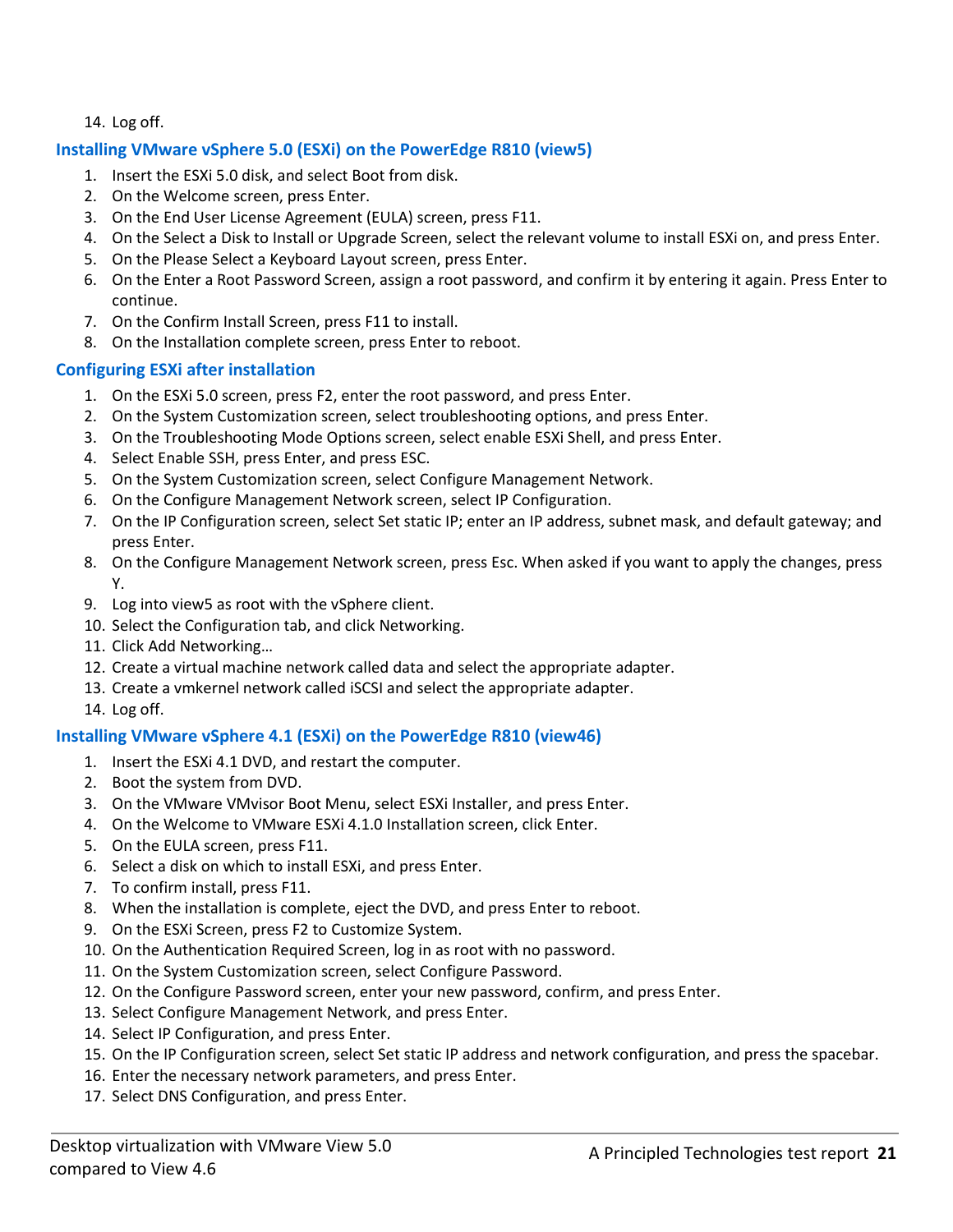- 18. Select Use the following DNS server addresses and hostname.
- 19. Enter the IP address of the DNS server, and optionally, an alternate DNS server, and press Enter.
- 20. Press Esc when finished. On the Configure Management Network: Confirm pop-up, press Y to accept the changes, and restart the management network.
- 21. On the main System Customization screen, select Troubleshooting Options, and press Enter.
- 22. Select Enable Remote Tech Support (SSH), and press Enter.
- 23. Press Esc twice to log out.
- 24. Log into view46 as root with the vSphere client.
- 25. Select the Configuration tab, and click Networking.
- 26. Click Add Networking…
- 27. Create a virtual machine network called data and select the appropriate adapter.
- 28. Create a vmkernel network called iSCSI and select the appropriate adapter.
- 29. Log off.

### **Setting up a VM to host Microsoft Windows Active Directory server (DC1)**

- 1. From a Microsoft Windows server or workstation, connect to the infra server via the VMware vSphere client.
- 2. Log in as root to the infra server.
- 3. In the vSphere client, connect to the vCenter Server, and browse to the ESXi host.
- 4. Click the Virtual Machines tab.
- 5. Right-click, and choose New Virtual Machine.
- 6. Choose Custom, and click Next.
- 7. Assign the name DC1 to the virtual machine, and click Next.
- 8. Select datastore1, and click Next.
- 9. Choose Virtual Machine Version 8, and click Next.
- 10. Choose Windows, and choose Microsoft Windows Server 2008 R2 (64-bit), and click Next.
- 11. Choose two virtual processors, and click Next.
- 12. Choose 4GB RAM, and click Next.
- 13. Click 1 for the number of NICs, select E1000, connect to the data network, and click Next.
- 14. Leave the default virtual storage controller, and click Next.
- 15. Choose to create a new virtual disk, and click Next.
- 16. Make the OS virtual disk size 20 GB, choose thick-provisioned lazy zeroed, specify the OS datastore on the external storage, and click Next.
- 17. Keep the default virtual device node (0:0), and click Next.
- 18. Click Finish.
- 19. Right-click the VM, and choose Edit Settings.
- 20. On the Hardware tab, click Add…
- 21. Click Hard Disk, and click Next.
- 22. Click Create a new virtual disk, and click Next.
- 23. Specify 10GB for the virtual disk size, choose thick-provisioned lazy zeroed, and specify datastore1.
- 24. Choose SCSI(1:2) for the device node, and click Next.
- 25. On the Hardware tab, click Add…
- 26. Click Finish, and click OK.
- 27. Click the Resources tab, and click Memory.
- 28. Connect the VM virtual CD-ROM to the Microsoft Windows Server 2008 R2 installation disk.
- 29. Start the VM.

#### **Installing the Microsoft Windows Server 2008 R2 operating system on the VM**

- 1. Choose the language, time and currency, and keyboard input. Click Next.
- 2. Click Install Now.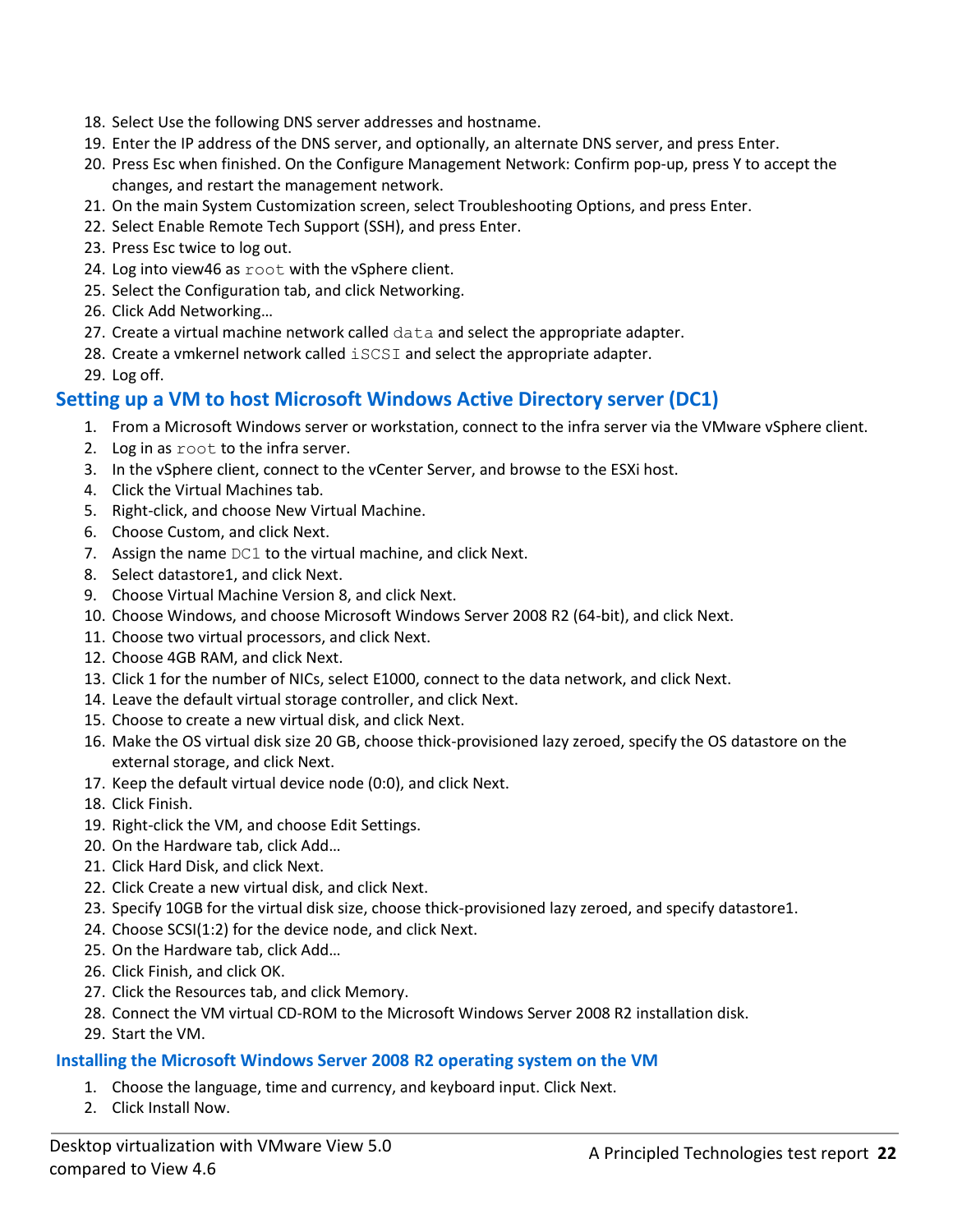- 3. Choose Windows Server 2008 R2 Enterprise (Full Installation), and click Next.
- 4. Accept the license terms, and click Next.
- 5. Click Custom.
- 6. Click the Disk, and click Drive options (advanced).
- 7. Click New $\rightarrow$ Apply $\rightarrow$ Format, and click Next.
- 8. After the installation completes, click OK to set the Administrator password.
- 9. Enter the administrator password twice, and click OK.
- 10. Connect the machine to the Internet, and install all available Windows updates. Restart as necessary.
- 11. Enable remote desktop access.
- 12. Change the hostname to DC1 and reboot when prompted.
- 13. Run diskmgmt.msc.
- 14. Select the 10 GB secondary volume, format it NTFS, and assign it drive letter  $E$
- 15. Set up networking for the data network:
	- a. Click Start $\rightarrow$ Control Panel, right-click Network Connections, and choose Open.
	- b. Right-click the VM traffic NIC, and choose Properties.
	- c. Uncheck TCP/IP (v6).
	- d. Select TCP/IP (v4), and choose Properties.
	- e. Set the IP address, subnet, gateway, and DNS server.

#### **Installing Active Directory and DNS services on DC1**

- 1. Click Start $\rightarrow$ Run, type dcpromo and click OK.
- 2. At the Active Directory Domain Services Installation Wizard welcome screen, check the Use advanced mode installation option, and click Next.
- 3. In the Choose a Deployment Configuration dialog box, select Create a new domain in a new forest, and click Next.
- 4. At the FQDN page, type VDI.com and click Next.
- 5. At the NetBIOS name prompt, leave the name VDI, and click Next.
- 6. At the Forest Functionality level, select Windows Server 2008 R2, and click Next.
- 7. At the additional Domain Controller Options, leave DNS server selected, and click Next.
- 8. At the System Folder Location screen, change to  $E:\ \$  leave the default options, and click Next.
- 9. Assign a Directory Services Restore Mode Administrator account password, and click Next.
- 10. At the Summary screen, review your selections, and click Next.
- 11. Once Active Directory Domain Services finishes installing, click Finish, and restart the system.
- 12. Run dnsmgmt.msc.
- 13. Create a reverse lookup zone for DC1.
- 14. Create static entries for infra, view5, and view46.

# **Configuring the Windows time service on DC1**

To ensure reliable time, we pointed our Active Directory server to a physical NTP server.

- 1. Open a command prompt.
- 2. Type the following:

```
32tm /config /syncfromflags:manual /manualpeerlist:"<ip address of a NTP 
server>"
W32tm /config /reliable:yes
W32tm /config /update
W32tm /resync
Net stop w32time
Net start w32time
```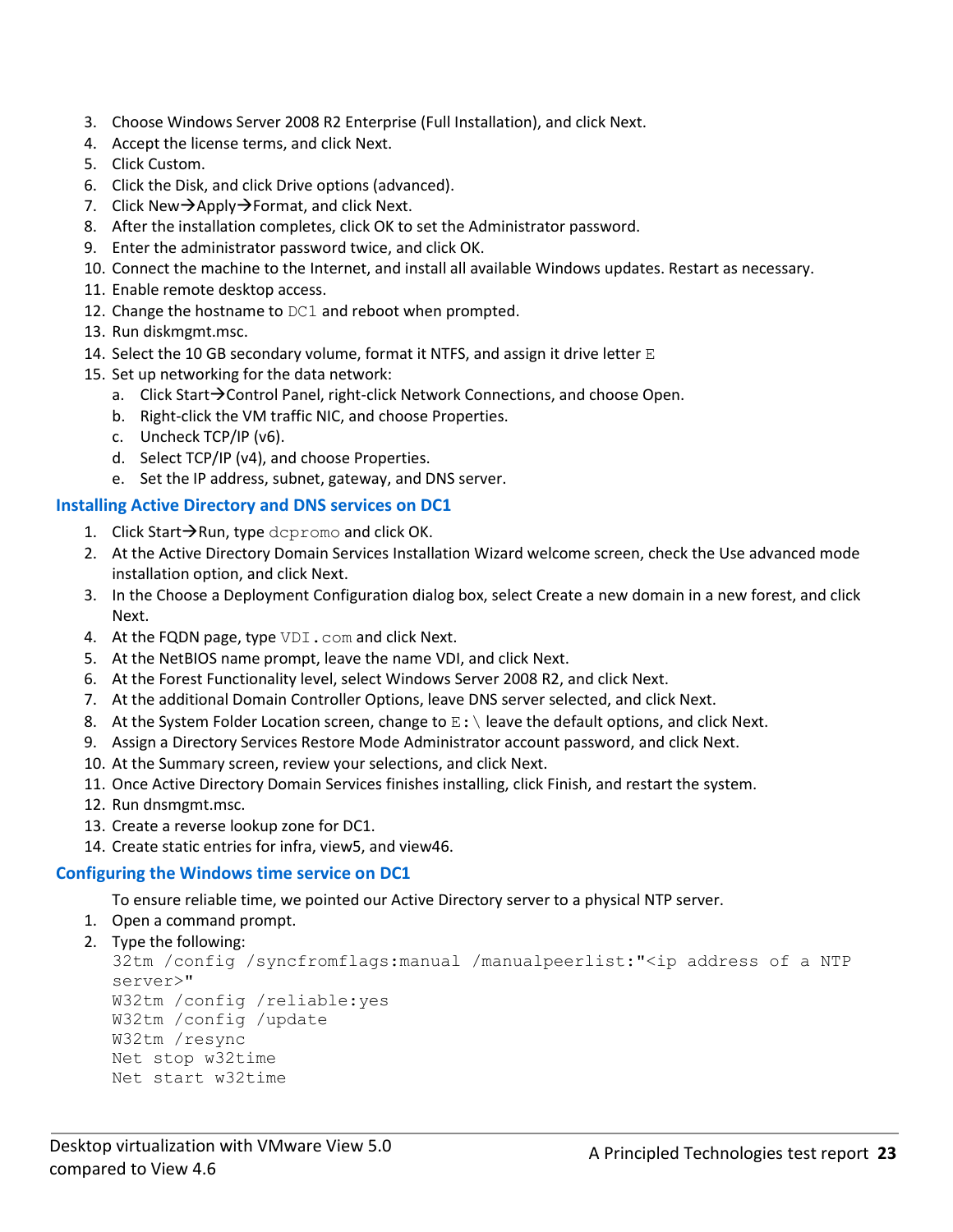#### **Configuring the PCOIP GPO to turn off**

- 1. In the Active Directory users and computers MMC plugin, create an OU in Active Directory called No-buildto-lossless
- 2. Open the Group policy editor.
- 3. Create a new GPO called No-Build to lossless
- 4. Click Administrative templates, and click Add/remove templates…
- 5. Browse to the pcoip.adm on the View 5 install DVD, and click Open.
- 6. In the GPO, browse to Computer Configuration $\rightarrow$ Administrative Template $\rightarrow$ Classic Administrative Template  $(ADM) \rightarrow PCOIP$  Session Variables  $\rightarrow$  Not Overridable Administrative settings, and click Turn off Build-to-lossless feature. Right click, and click Edit.
- 7. Select the radio button for Enabled, and tick the box next to I accept to turn off the Build-to-lossless feature.
- 8. Click OK.

### **Setting up the Login VSI share and Active Directory users**

For Login VSI to work correctly a CIFS share, Active directory OU, and Active directory users must be created. For

more information on Login VSI, se[e http://www.loginvsi.com/en/admin-guide/installation.html](http://www.loginvsi.com/en/admin-guide/installation.html)

- 1. Open Windows Explorer and create a file called share
- 2. Assign permissions of read/write to the VDI/everyone group.
- 3. From the login VSI 3oRelease 6 media, run the login VSI AD Setup.
- 4. Keep the defaults, and click Start.

# **Setting up VMs to host the vCenter servers (vCenter 5, and vCenter4)**

- 1. From a Microsoft Windows server or workstation, connect to the infra server via the vSphere client.
- 2. Log into infra with the VMware vSphere client.
- 3. In the vSphere client, connect to the vCenter Server, and browse to the ESXi host.
- 4. Click the Virtual Machines tab.
- 5. Right-click, and choose New Virtual Machine.
- 6. Choose Custom, and click Next.
- 7. Assign the name vCenter5 to the virtual machine, and click Next.
- 8. Select the Datastore on the storage, and click Next.
- 9. Choose Virtual Machine Version 8, and click Next.
- 10. Choose Windows, choose Microsoft Windows Server 2008 R2 (64-bit), and click Next.
- 11. Choose two virtual processors, and click Next.
- 12. Choose 4GB RAM, and click Next.
- 13. Click 1 for the number of NICs, select E1000, connect to the data network, and click Next.
- 14. Leave the default virtual storage controller, and click Next.
- 15. Choose to create a new virtual disk, and click Next.
- 16. Make the OS virtual disk size 40 GB, choose thick-provisioned lazy zeroed, specify the OS datastore on the external storage, and click Next.
- 17. Keep the default virtual device node (0:0), and click Next.
- 18. Connect the VM virtual CDROM to the Microsoft Windows 2008 R2 installation disk.
- 19. Click Finish.
- 20. Start the VM.

#### **Installing the Microsoft Windows Server 2008 R2 operating system on the VM**

- 1. Choose the language, time and currency, and keyboard input. Click Next.
- 2. Click Install Now.
- 3. Choose Windows Server 2008 R2 Enterprise (Full Installation), and click Next.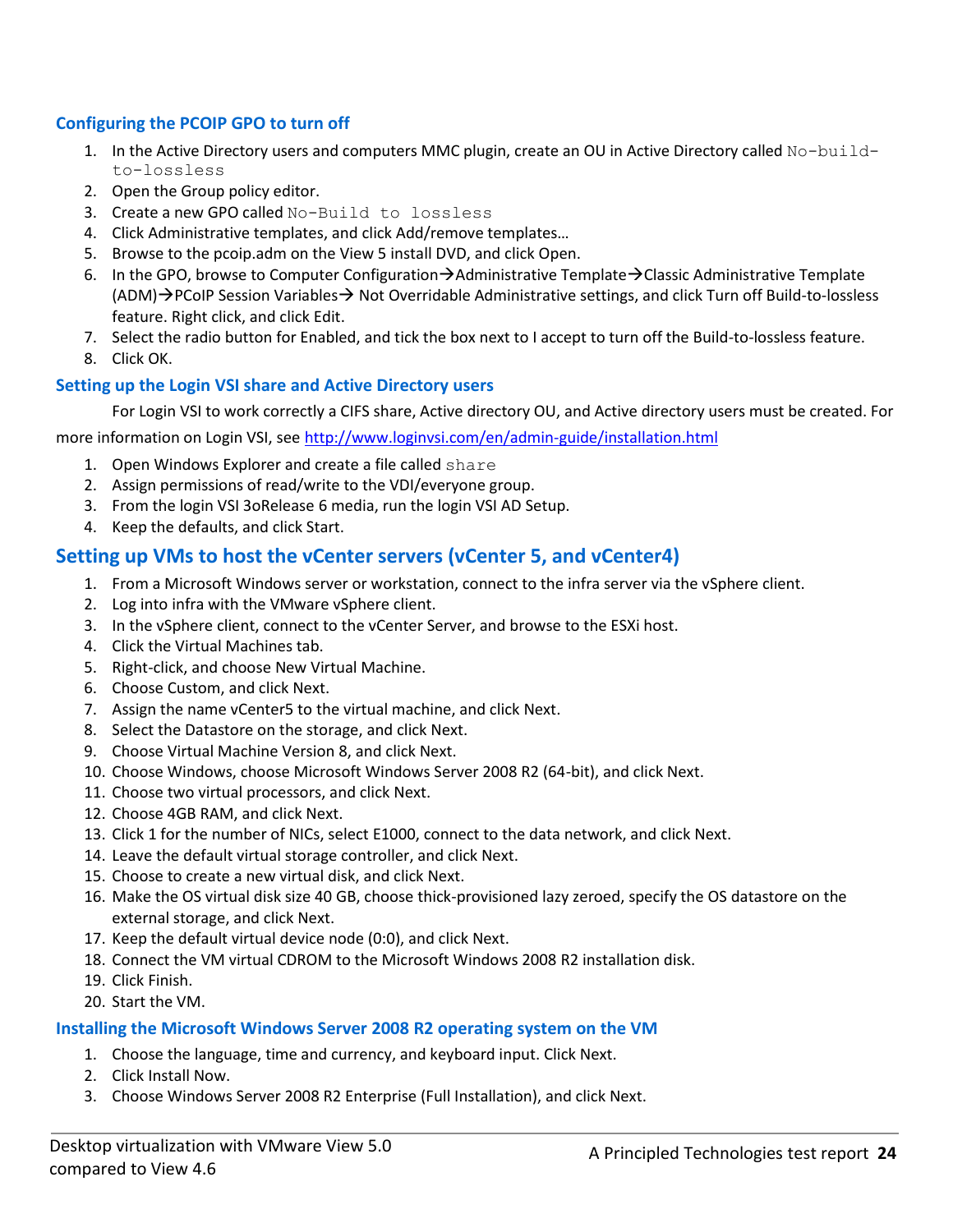- 4. Accept the license terms, and click Next.
- 5. Click Custom.
- 6. Click the Disk, and click Drive options (advanced).
- 7. Click New $\rightarrow$ Apply $\rightarrow$ Format, and click Next.
- 8. After the installation completes, click OK to set the Administrator password.
- 9. Enter the administrator password twice, and click OK.
- 10. Connect the machine to the Internet, and install all available Windows updates. Restart as necessary.
- 11. Enable remote desktop access.
- 12. Change the hostname to vCenter5 and reboot when prompted.
- 13. Set up networking for the data network:
	- a. Click Start, Control Panel, right-click Network Connections, and choose Open.
	- b. Right-click the VM traffic NIC, and choose Properties.
	- c. Uncheck TCP/IP (v6).
	- d. Select TCP/IP (v4), and choose Properties.
	- e. Set the IP address, subnet, gateway, and DNS server.
- 14. Join the VDI domain.
- 15. Reboot the system.
- 16. Repeat steps 1 through 20 in the Setting up VMs to host the vCenter servers (vCenter 5, and vCenter4) section, and steps 1 through 15 above to create a VM called vCenter4

#### **Installing vCenter 5**

- 1. Log onto the vCenter 5 as  $VDI\administrator$
- 2. From the VMware vCenter5 install media, click Autorun.
- 3. Click Run to start the install wizard.
- 4. Click the install button on the VMware vSphere 5.0 wizard.
- 5. Select the install wizard language as English, and click OK.
- 6. At the install wizard welcome screen, click Next.
- 7. Agree to the license agreement, and click Next.
- 8. Enter user information and a license key, and click Next.
- 9. Select Install the SQL express instance, and click Next.
- 10. Select the system account for the vCenter Server service account, and click Next.
- 11. Keep the installation directory as C:\Program Files\VMware\Infrastructure\, and click Next.
- 12. Select Create a standalone VMware vCenter Server instance, and click Next.
- 13. Keep the vCenter default ports, and click Next.
- 14. Select 1024 MB for the JVM memory, and click Next.
- 15. Click Install to finish the vCenter server installation.
- 16. Restart the server when complete.
- 17. Using the vSphere client, log into vCenter5 as VDI\administrator
- 18. Right-click the root of vCenter5, and click New Data center.
- 19. Name the New datacenter View5-DC
- 20. Add the ESX server named view5 to the datacenter.
- 21. Log out.

#### **Configuring iSCSI networking on ESXi (view5)**

We followed the steps from VMware's document, iSCSI SAN Configuration Guide version 4.1, as a guide for our configuration of iSCSI on VMware vSphere 5.0. However, we performed most steps in the VMware vSphere 5.0 client UI as opposed to the command line, as VMware has added the relevant features to the UI in vSphere 5.0.

1. Using the vSphere client from another machine, connect to the ESXi server.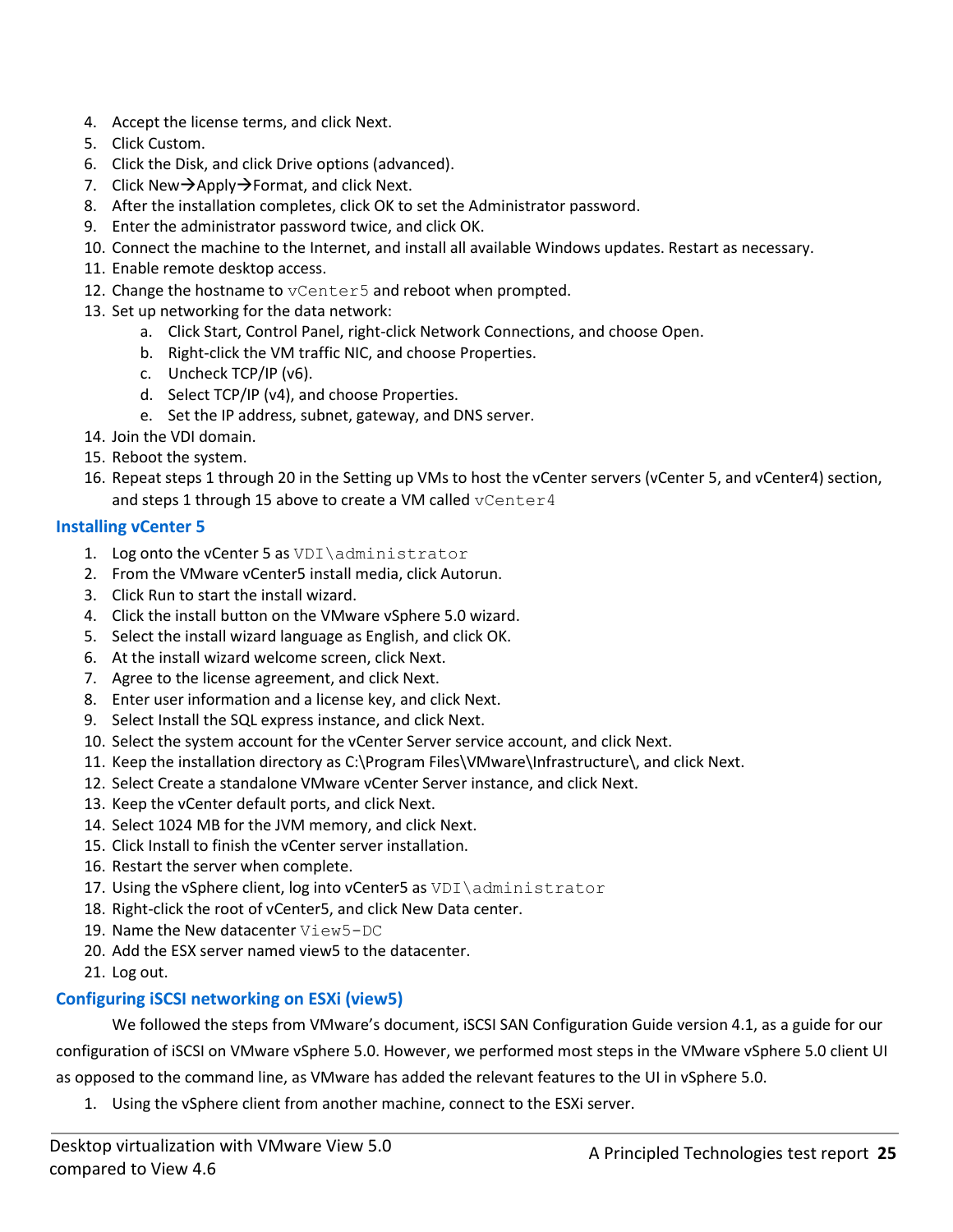- 2. Add the necessary vSwitches:
	- a. Click the host, click the Configuration tab, and click Networking.
	- b. Click Add Networking.
	- c. Choose VMkernel, and click Next.
	- d. Choose create a vSphere standard switch.
	- e. Choose the first onboard NIC associated with iSCSI traffic.
	- f. Assign the network label, and assign IP settings.
	- g. Click Finish.
	- h. Repeat steps b through g for the remaining NIC assigned to iSCSI traffic.
- 3. Add the iSCSI software storage adapter:
	- a. Click the host, click the Configuration tab, and click Storage adapters.
	- b. Click Add.
	- c. Click Add software iSCSI adapter.
	- d. Click OK.
- 4. Configure the iSCSI software storage adapter:
	- a. Right-click the iSCSI adapter that was just added to the system, choose Properties, and ensure it is enabled.
	- b. Inside the iSCSI adapter Properties window, click the Network Configuration tab.
	- c. Under VMkernel port bindings, click Add, and add each VMkernel adapter to the VMkernel port bindings list.
- 5. Enable jumbo frames in ESXi:
	- a. Click the host, click the Configuration tab, and click Networking.
	- b. On the first vSwitch used for iSCSI, click Properties.
	- c. Select the vSwitch.
	- d. Click Edit.
	- e. Modify the MTU to 9,000.
	- f. Click OK.
	- g. In the vSwitch Properties window, choose the VMkernel port.
	- h. Click Edit.
	- i. Modify the MTU to 9,000.
	- j. Click OK.
	- k. Click Yes if warned about datastore access.
	- l. Click Close.
- 6. Access provisioned Dell EqualLogic storage:
	- a. Using the Dell EqualLogic Web UI, ensure the VMware View 5-specific volume is online and the VMware View 4.6-specific volume is offline.
	- b. In the vSphere client, click the host, click the Configuration tab, and click Storage adapters.
	- c. Right-click the iSCSI software storage adapter.
	- d. Click Dynamic discovery.
	- e. Click Add.
	- f. Enter the Dell EqualLogic group IP address.
	- g. Click Close.
	- h. Click Yes when prompted to rescan the HBA.

#### **Installing the Dell EqualLogic Multipathing Extension Module (MEM) version 1.1 Beta on the ESXi server**

- 1. Using a file transfer utility, copy the MEM installation ZIP file to the ESXi server.
- 2. Use the following command to install the Dell EqualLogic MEM beta. Consult the installation and user guide for more details on the VMware MEM integration.

esxcli software vib install -d membundlename.zip --no-sig-check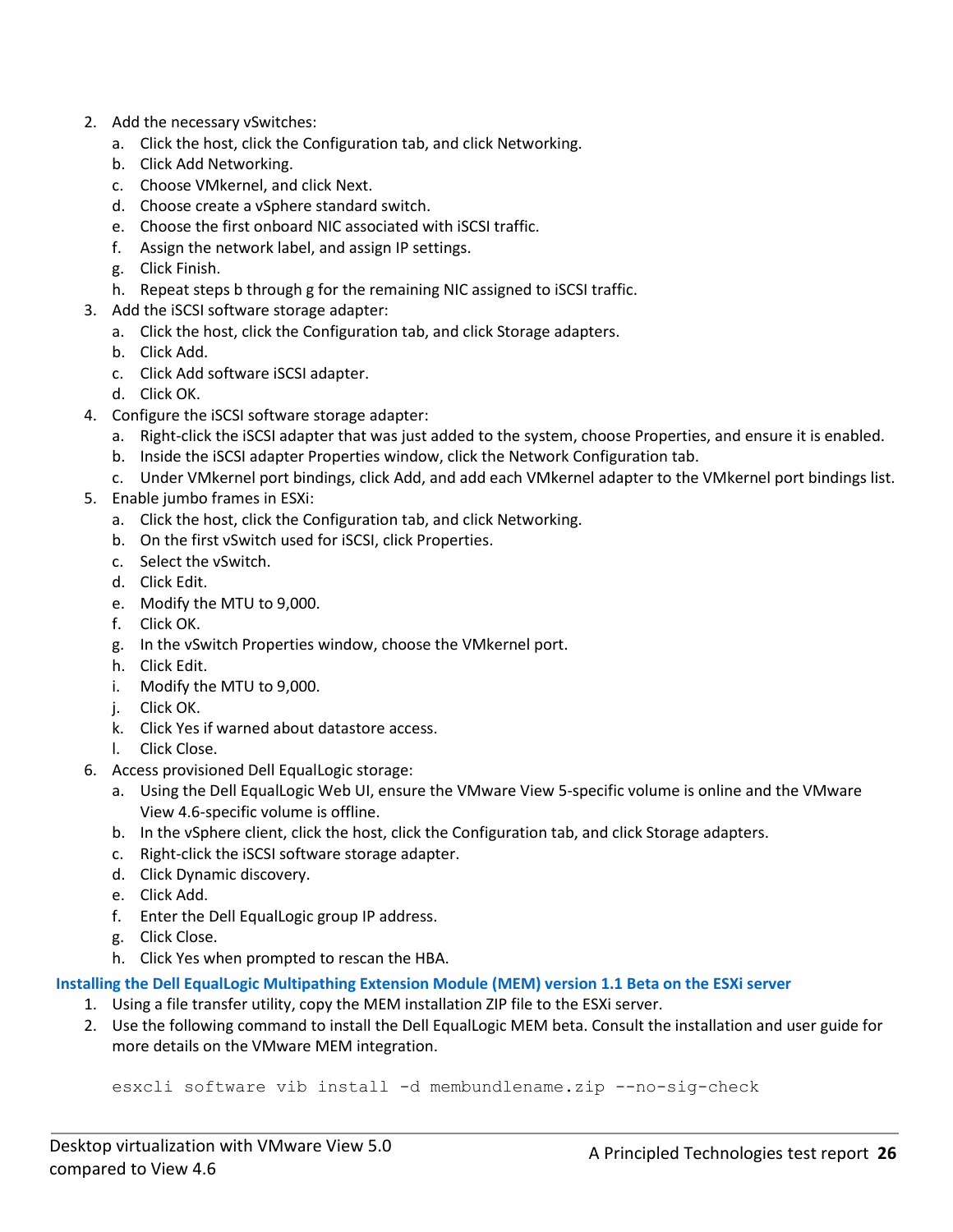3. Using the Dell EqualLogic Multipathing Extension Module Installation and User Guide, verify that the MEM is functional in vSphere.

#### **Installing vCenter 4.1**

- 1. Log into the VM named vCenter4 as VDI\administrator
- 2. From the VMware vCenter4 install media, click Autorun.
- 3. Click vCenter Server.
- 4. Select the install wizard language as English, and click OK.
- 5. At the install wizard welcome screen, click Next.
- 6. Agree to the license agreement, and click Next.
- 7. Enter user information and a license key, and click Next.
- 8. Select Install the SQL express instance, and click Next.
- 9. Select the system account for the vCenter Server service account, and click Next.
- 10. Keep the installation directory as C:\Program Files\VMware\Infrastructure\, and click Next.
- 11. Select Create a standalone VMware vCenter Server instance, and click Next.
- 12. Keep the vCenter default ports, and click Next.
- 13. Click install to finish the vCenter server installation.
- 14. Restart the server when complete.
- 15. Using the vSphere client, log into vCenter5 as VDI\administrator
- 16. Right-click the root of vCenter4, and click New Data center.
- 17. Name the New datacenter View4-DC
- 18. Add the ESX server named view46 to the datacenter.

#### **Installing the vSphere client and vSphere CLI**

Required materials:

- One auxiliary system (guest, netbook, or server) with a recent Windows OS and with network connection to the VMware management network.
- vSphere client 4.1 installer, available from [http://vsphereclient.vmware.com/vsphereclient/3/4/5/0/4/3/VMware-viclient-all-4.1.0-345043.exe.](http://vsphereclient.vmware.com/vsphereclient/3/4/5/0/4/3/VMware-viclient-all-4.1.0-345043.exe)
- vSphere CLI 4.1 installer is available for Windows or 32-/64-bit Linux from <http://downloads.vmware.com/d/details/vcli41/ZHcqYmRoaCpiZHRAag==>
- 1. On the auxiliary system, run the vSphere installer VMware-viclient-all-4.1.0-345043.exe.
- 2. On the same host, run the vSphere CLI installer.

#### **Configuring the iSCSI network for the Dell EqualLogic Multipath Extension Module**

- 1. Create a new vSwitch for each NIC dedicated to iSCSI traffic.
- 2. In each vSwitch, create a new VMkernel, using each dedicated iSCSI NIC and assigning a valid IP address for the storage network.
- 3. Under Storage adapters, create a new software iSCSI adapter, and bind all the iSCSI VMkernels to the adapter.

#### **Installing the Dell ESX Multipath Extension Module**

- 1. To install the EqualLogic ESX Multipath Extension Module, download the package from Dell (support contract required) a[t https://www.equallogic.com/support/download\\_file.aspx?id=946.](https://www.equallogic.com/support/download_file.aspx?id=946)
- 2. Unzip the package, and change the directory to EqualLogic-ESX-Multipathing-Module.
- 3. Determine whether the module is already installed with this command:
	- > setup.pl --query --server=view46.VDI.com --username=root \ --password=Password1
- 4. If needed, install it with this command:
	- > setup.pl –-install --server= view46.VDI.com --username=root \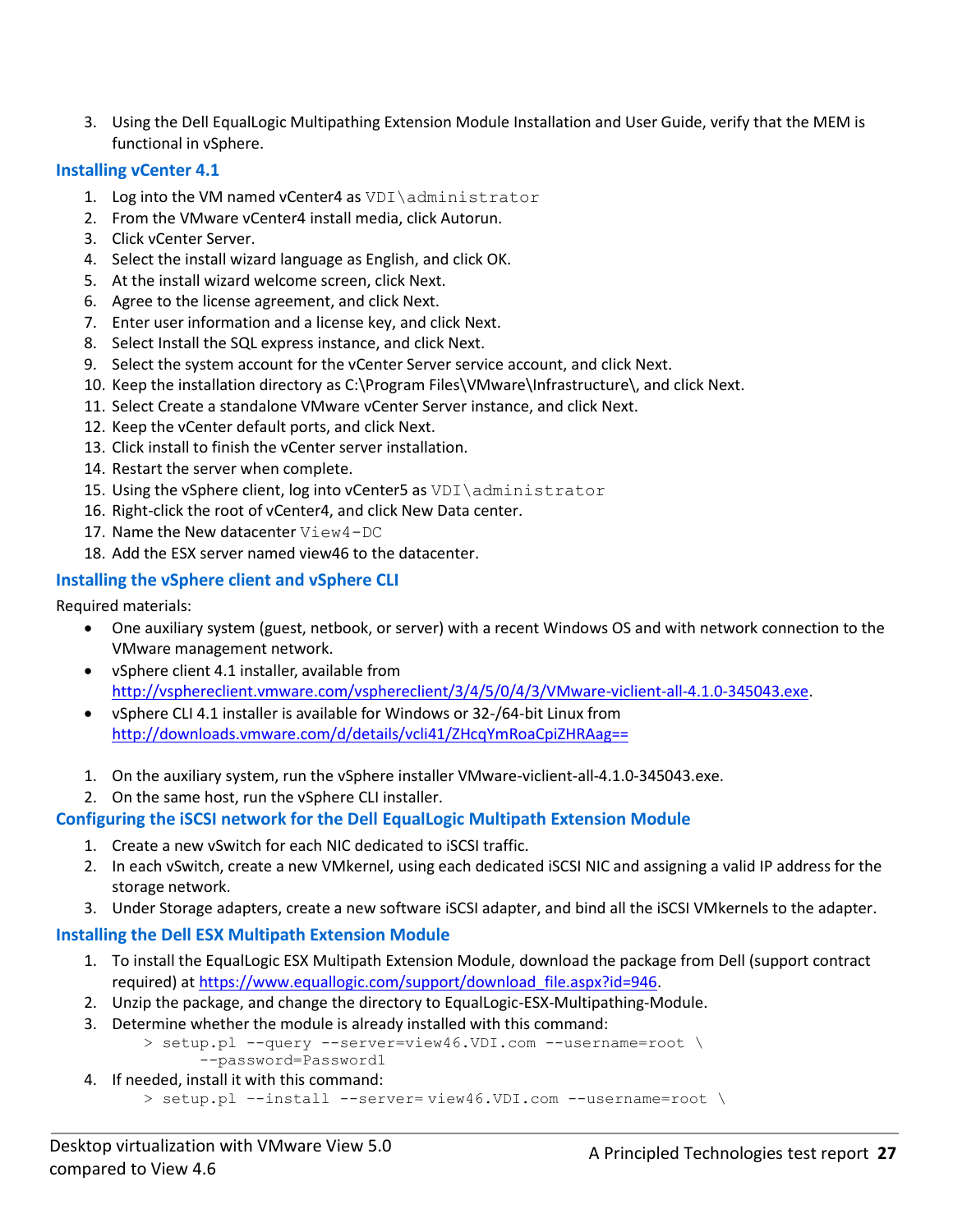--password=Password1

- 5. Reboot the ESXi server.
- 6. Verify that the module is active:

```
> setup.pl --query --server= view46.VDI.com --username=root \
     --password=Password1
```
# **Setting up a Windows 7 Enterprise x64 image for two VMware View virtual desktops and two Login VSI launchers**

Using the vSphere client, we created four identical Windows 7 Enterprise x64 VMs using a base image (see below): two of them on the server named infra, one on the view5 server, and one on the view46 server.

We configured the Windows 7 Enterprise x64 VMs on the infra server to be Login VSI launchers, one for VMware View 5.0 testing, and another for View 4.6 testing. We configured the Windows 7 Enterprise x64 VM on the view5 server to be the virtual desktop template for VMware View 5.0 testing. We configured the Windows 7 Enterprise x64 VM on the view46 server to be the virtual desktop template for View 4.6.

For the Login VSI launcher VMs, after the base image, we installed the View 5 and View 4.6 clients on the respective VMs, added them to the Login VSI OU in Active Directory, and then installed the Login VSI Launcher setup on both.

For the virtual desktop images, we optimized the Microsoft Windows 7 OS for both, installed Microsoft Office 2007, installed the Login VSI target software, added them to the Login VSI OU, and installed the respective VMware View 5 and 4.6 agents. We then copied five View 4.6 virtual desktops, and copied five more virtual desktops. We customized the virtual desktops using Microsoft Sysprep.

#### **Installing the Windows 7 Enterprise (x64) base image**

For all Login VSI launchers and for virtual desktops, we used the same base Windows 7 installation procedure.

- 1. Log into the appropriate vCenter.
- 2. In the vSphere client, connect to the vCenter Server, and browse to the ESXi host.
- 3. Click the Virtual Machines tab.
- 4. Right-click, and choose New Virtual Machine.
- 5. Choose Custom, and click Next.
- 6. Assign the name DC1 to the virtual machine, and click Next.
- 7. Select datastore1, and click Next.
- 8. Choose Virtual Machine Version 8, and click Next.
- 9. Choose Windows, choose Microsoft Windows 7 (64-bit), and click Next.
- 10. Choose two virtual processors, and click Next.
- 11. Choose 2GB RAM, and click Next.
- 12. Click 1 for the number of NICs, select E1000, and click Next.
- 13. Leave the default virtual storage controller, and click Next.
- 14. Choose to create a new virtual disk, and click Next.
- 15. Make the OS virtual disk size 20 GB, choose thick-provisioned lazy zeroed, specify the OS datastore on the external storage, and click Next.
- 16. Keep the default virtual device node (0:0), and click Next.
- 17. Click Finish.
- 18. Click Finish, and click OK.
- 19. Click the Resources tab, and click Memory.
- 20. Connect the VM virtual CD-ROM to the Microsoft Windows 7 x64 installation disk.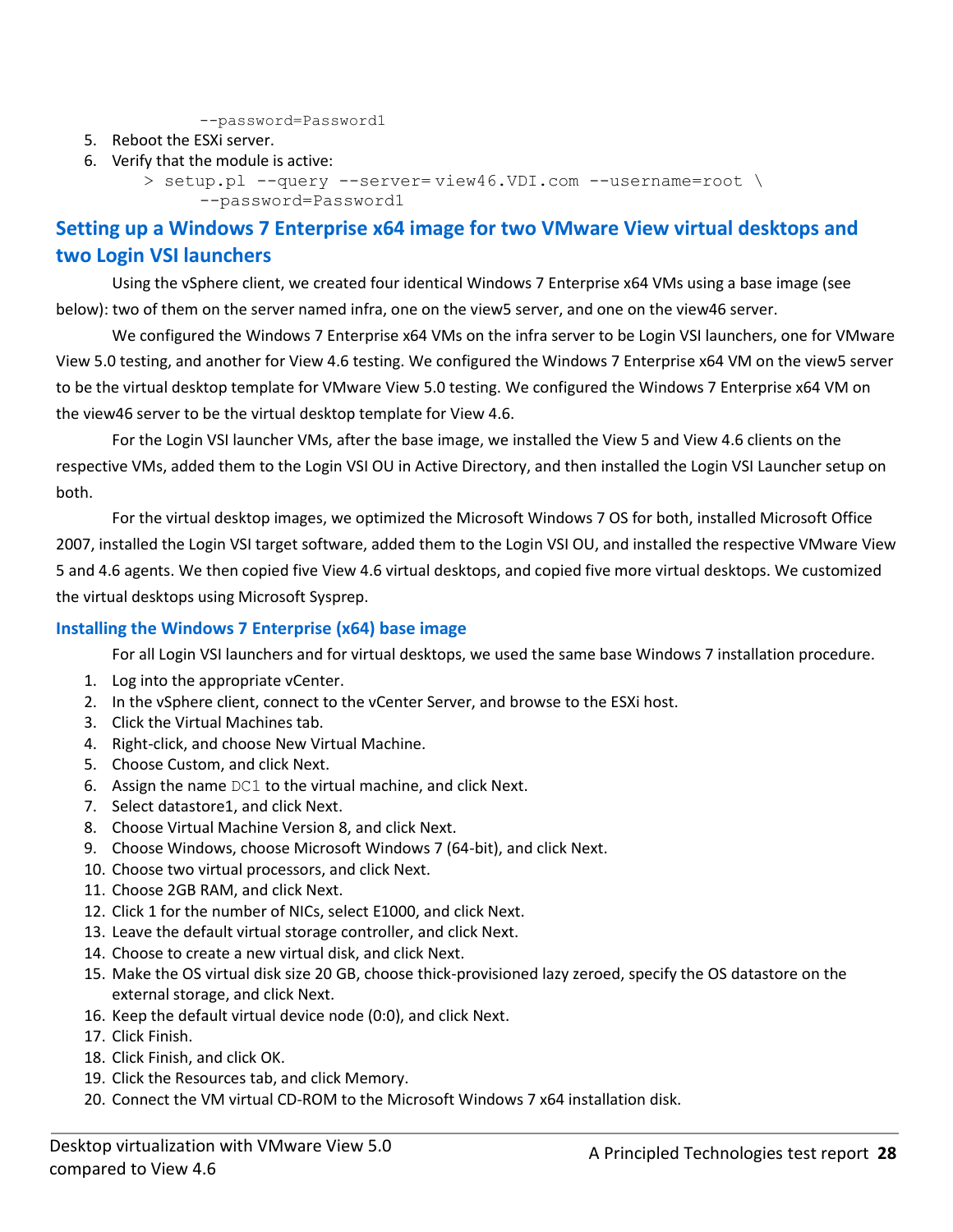- 21. Start the VM.
- 19. When the installation prompts you, press any key to begin setup.
- 20. Enter your language preferences, and click Next.
- 21. Click Install.
- 22. Accept the license terms, and click Next.
- 23. Select Custom, and select the drive that will contain the OS.
- 24. Click Install, and the setup begins.
- 25. Type user for the username and change the computer name, and click Next.
- 26. Enter no password, and click Next.
- 27. For system protection, select Use recommended settings, and click Next.
- 28. Enter your time zone, and click Next.
- 29. Select the Work Network setting, and click Next.
- 30. Use Windows Update to patch the Windows 7 installation.
- 31. Install VMware tools. For more information, see [http://kb.vmware.com/selfservice/microsites/search.do?language=en\\_US&cmd=displayKC&externalId=340](http://kb.vmware.com/selfservice/microsites/search.do?language=en_US&cmd=displayKC&externalId=340)
- 32. Reboot.
- 33. Repeat steps 1 through 35 to create a total of four VMs:two in the infra server, and one each on the view46 and view5 servers.

#### **Installing Windows 7 Enterprise, (x64) optimizing Windows 7**

#### **Adjusting page file**

- 1. Log in as administrator
- 2. Right-click Computer $\rightarrow$ Properties $\rightarrow$ Change settings $\rightarrow$ Advanced $\rightarrow$ Performance $\rightarrow$ Settings.
- 3. In Performance settings, select the Advanced tab, and select Change for Virtual Memory.
- 4. Deselect automatically manage page file.
- 5. Select Custom size, type 2048 for both values, and select Set.

#### **Disabling Windows Firewall**

The domain GPO automatically disables the Windows Firewall.

#### **Installing Office 2007 Professional**

- 1. From the Office 2007 media, run Setup.
- 2. Enter the product key for Office 2007, and click Continue.
- 3. Accept the licensing agreement.
- 4. Select Custom install.
- 5. Al the root of the installation options, ensure that all Office components are set to Run from My Computer.
- 6. Click Install.
- 7. Download and run Office 2007 Service Pack 2.
- 8. Reboot the system.

#### **Installing Login VSI target software on Windows 7 virtual desktop**

- 1. Browse to \vsi-install\Target setup.
- 2. Run the setup.exe.
- 3. In the Target Setup wizard, specify the VSI share  $(\delta_1\cdot\cdot\cdot)$ .
- 4. Click Start.
- 5. When prompted with security warnings, click OK.
- 6. Reboot the system.

#### **Cleaning up the VM on Windows 7 virtual desktop**

1. Click Start $\rightarrow$ Run $\rightarrow$ services.msc.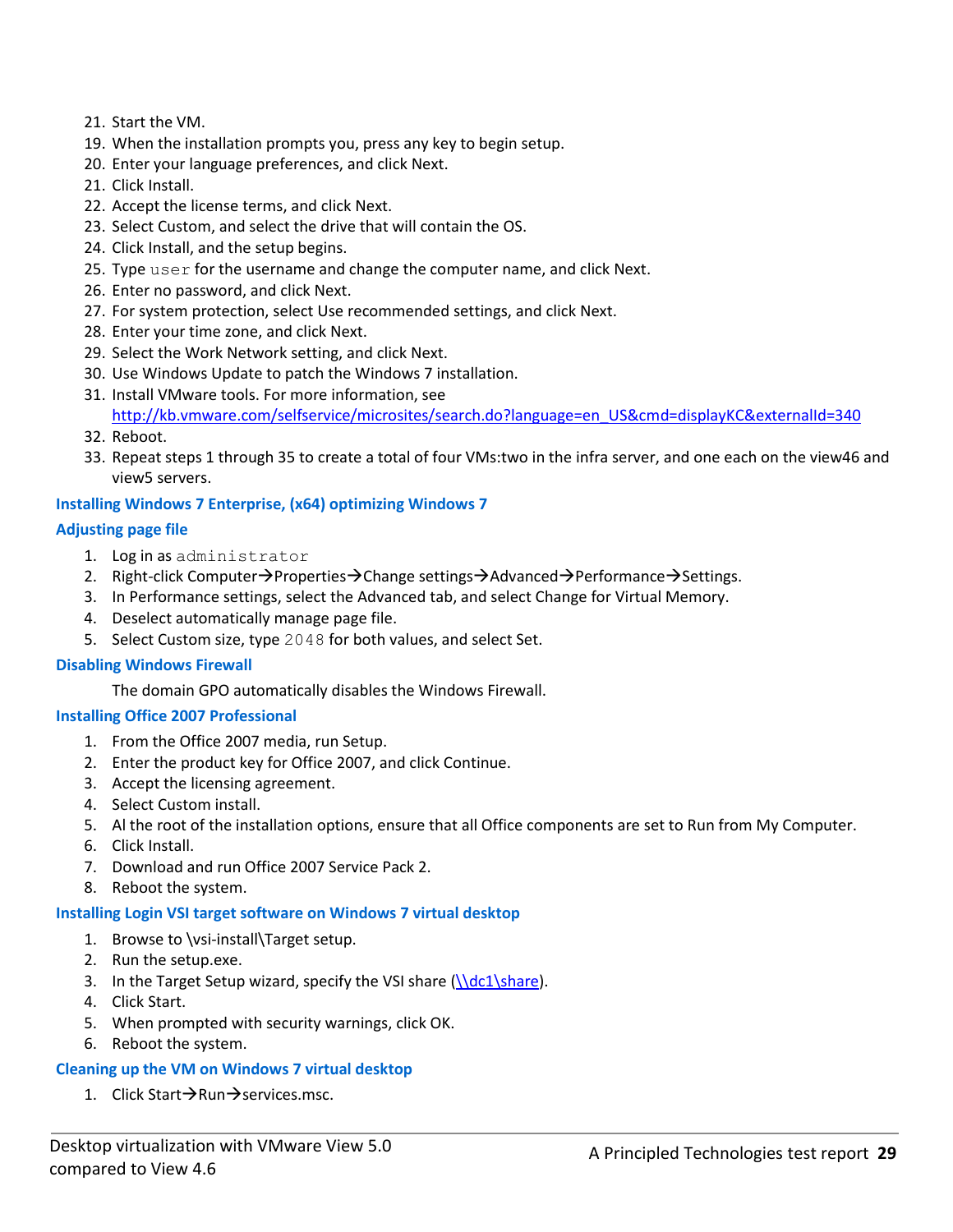- 2. In the Services menu, select Windows Search, and change it from Disabled to Automatic (delayed start).
- 3. Close the Services menu.
- 4. Click Start $\rightarrow$ Control Panel  $\rightarrow$  View Devices and Printers.
- 5. In the Sevices and Printers window, delete the following:
	- XPS printers and document writers

#### <span id="page-29-0"></span>**Optimizing bandwidth conservation on Windows 7 virtual desktop**

- 1. For each desktop image, we disabled the following services:
	- Background Intelligent Transfer Service
	- Desktop Windows Manager Session Manager
	- **•** Function Discovery Resource Publication
	- Home Group Listener
	- Home Group Provider
	- Indexing Service
	- Offline Files
	- **•** Security Center
	- SuperFetch
	- System Restore
	- Themes
	- Windows Defender
	- Windows Media Player Network Sharing Service
	- Windows Search
- 2. Disable the boot animation with the following command:

bcdedit /set bootux disabled

- 3. Open the System Properties, click the Advanced tab, and select Performance.
- 4. Under Visual Effects, select Custom, and remove the following:
	- a. Animate windows when minimizing
	- b. Animations in the taskbar and start menu
	- c. Show translucent selection rectangle
	- d. Show windowed content while dragging
	- e. Smooth edges and screen fonts
	- f. Use drop shadows for icon labels on the desktop

#### **Preparing for VMware View deployment on the Windows 7 VM**

Install the VMware View agent on both the View 5 and View 4.6 virtual desktop images, and power each off.

Clone the View 5 image five times to have five virtual desktops on the ESX server named view5 and name the VMs

View5VDT1 through View5VDT5 In the same manner, copy the View 4.6 image to create five View 4.6 virtual

desktops on the view46 server. Name the View 4.6 VMs View46VDT1 through View46VDT5

### **Setting up VMs to host the VMware View connection servers (view5 and view46)**

- 1. Log into infra with the VMware vSphere client.
- 2. In the vSphere client, connect to the vCenter Server, and browse to the ESXi host.
- 3. Click the Virtual Machines tab.
- 4. Right-click, and choose New Virtual Machine.
- 5. Choose Custom, and click Next.
- 6. Assign the name View5 to the virtual machine, and click Next.
- 7. Select the Datastore on the storage, and click Next.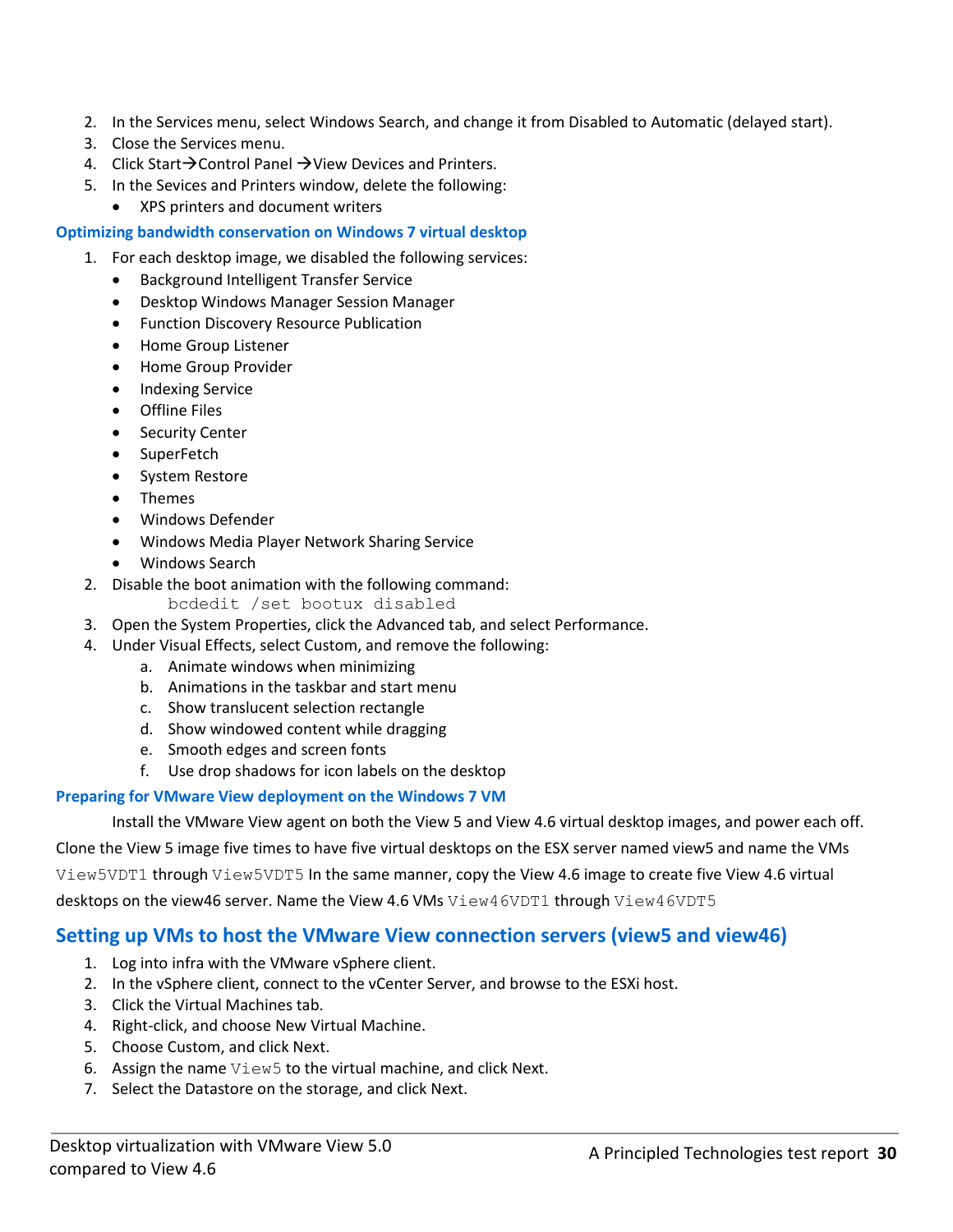- 8. Choose Virtual Machine Version 8, and click Next.
- 9. Choose Windows, choose Microsoft Windows Server 2008 R2 (64-bit), and click Next.
- 10. Choose two virtual processors, and click Next.
- 11. Choose 4GB RAM, and click Next.
- 12. Click 1 for the number of NICs, select E1000, connect to the data network, and click Next.
- 13. Leave the default virtual storage controller, and click Next.
- 14. Choose to create a new virtual disk, and click Next.
- 15. Make the OS virtual disk size 40 GB, choose thick-provisioned lazy zeroed, specify the OS datastore on the external storage, and click Next.
- 16. Keep the default virtual device node (0:0), and click Next.
- 17. Connect the VM virtual CD-ROM to the Microsoft Windows Server 2008 R2 installation disk.
- 18. Click Finish.
- 19. Start the VM.

#### **Installing the Microsoft Windows Server2008 R2 operating system on the VM**

- 1. Choose the language, time and currency, and keyboard input. Click Next.
- 2. Click Install Now.
- 3. Choose Windows Server 2008 R2 Enterprise (Full Installation), and click Next.
- 4. Accept the license terms, and click Next.
- 5. Click Custom.
- 6. Click the Disk, and click Drive options (advanced).
- 7. Click New $\rightarrow$ Apply $\rightarrow$ Format, and click Next.
- 8. After the installation completes, click OK to set the Administrator password.
- 9. Enter the administrator password twice, and click OK.
- 10. Connect the machine to the Internet, and install all available Windows updates. Restart as necessary.
- 11. Enable remote desktop access.
- 12. Change the hostname to  $\text{view}5$  and reboot when prompted.
- 13. Set up networking for the data network:
	- a. Click Start $\rightarrow$ Control Panel, right-click Network Connections, and choose Open.
	- b. Right-click the VM traffic NIC, and choose Properties.
	- c. Uncheck TCP/IP (v6).
	- d. Select TCP/IP (v4), and choose Properties.
	- e. Set the IP address, subnet, gateway, and DNS server.
- 14. Join the VDI domain.
- 15. Reboot.
- 16. Repeat steps 1 through 19 in the Setting up VMs to host the VMware View connection servers (view5 and view 46) section, and steps 1 through 15 above to create a VM called  $V$ iew46

#### **Installing the VMware View 5 server**

- 1. Log into the server named view5.
- 2. Click Install Media for View Connection Server by running the VMware-viewconnectionserver-x86 x64-443491.exe file.
- 3. To begin the install wizard, click Next.
- 4. Agree to the license agreement, and click Next.
- 5. Keep the destination directory as C:\Program Files\VMware View\Server\, and click Next.
- 6. Select View Standard Server, and click Next.
- 7. Allow View Server to configure the firewall, and click Next.
- 8. Click Next.
- 9. Click Finish.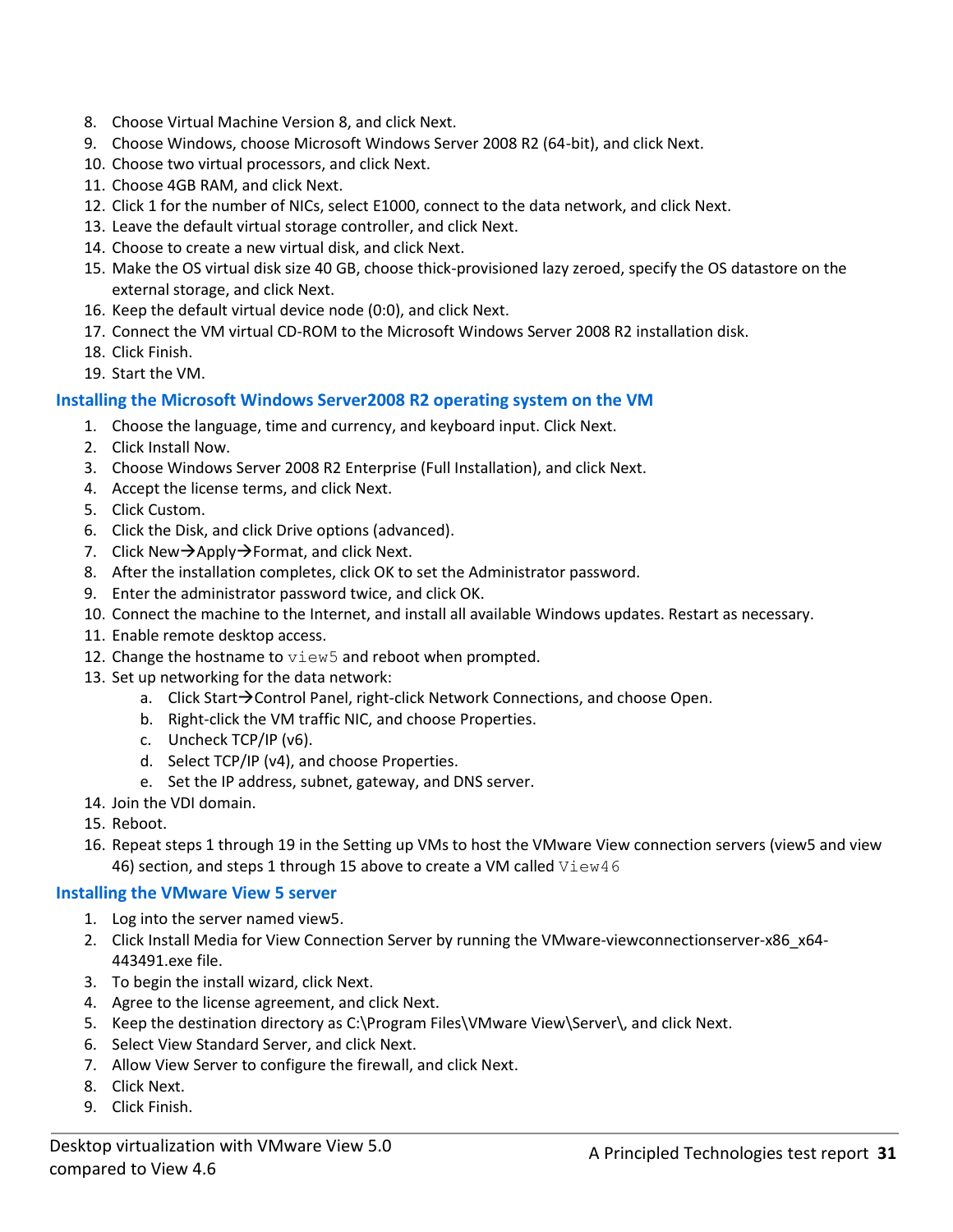- 10. Log onto the DC, and add the server account for view5 to the disable build-to-lossless OU.
- 11. Open a command window, and type gpupdate / force
- 12. Reboot the View 5 server.
- 13. Log out of DC1.

#### **Configuring the View 5 server - creating a pool and adding entitlements for Login VSI users**

- 1. Open the View Administrator.
- 2. Log in as VDI administrator
- 3. Click Pools, and in the right windows, click Add…
- 4. Select Manual Pool, and click Next.
- 5. Select Dedicated, disable Automatic assignment, and click Next.
- 6. Select the Desktop sources as vCenter virtual machines, and click Next.
- 7. Use the vcenter4(administrator) as the source, and click Next.
- 8. Type pool for the pool ID and display name, and click Next.
- 9. Leave the pool settings as defaults, and click Next.
- 10. Select the five virtual desktops in the add vCenter Virtual Machines box, and click Next.
- 11. Click Finish to create the pool.
- 12. Click the desktop icon, and in the right window, click the first desktop.
- 13. Click More Commands $\rightarrow$ Assign User...
- 14. Add the user login\_VSI1, and click OK.
- 15. Add users login\_VSI2 through 5 to the individual desktops in sequence.
- 16. Ensure all five desktops have a status of ready.

#### **Installing the VMware View 4.6 server**

- 1. Log into the server named view46.
- 2. Click Install Media for View Connection Server by running the VMware-viewconnectionserver-x86\_64-4.6.0- 366101.exe.
- 3. To begin the install wizard, click Next.
- 4. Agree to the license agreement, and click Next.
- 5. Keep the destination directory as C:\Program Files\VMware View\Server\, and click Next.
- 6. Select View Standard Server, and click Next.
- 7. Allow View Server to configure the firewall, and click Next.
- 8. Click Next.
- 9. Click Finish.

#### **Configuring the View 5 server - creating a pool**

- 1. Open the View Administrator.
- 2. Log in as VDI administrator
- 3. Click Pools, and in the right window, click Add…
- 4. Select Manual Pool, and click Next.
- 5. Select Dedicated, disable Automatic assignment, and click Next.
- 6. Select the Desktop sources as vCenter virtual machines, and click Next.
- 7. Use the vcenter5(administrator) as the source, and click Next.
- 8. Type pool for the pool ID and display name, and click Next.
- 9. Leave the pool settings as defaults, and click Next.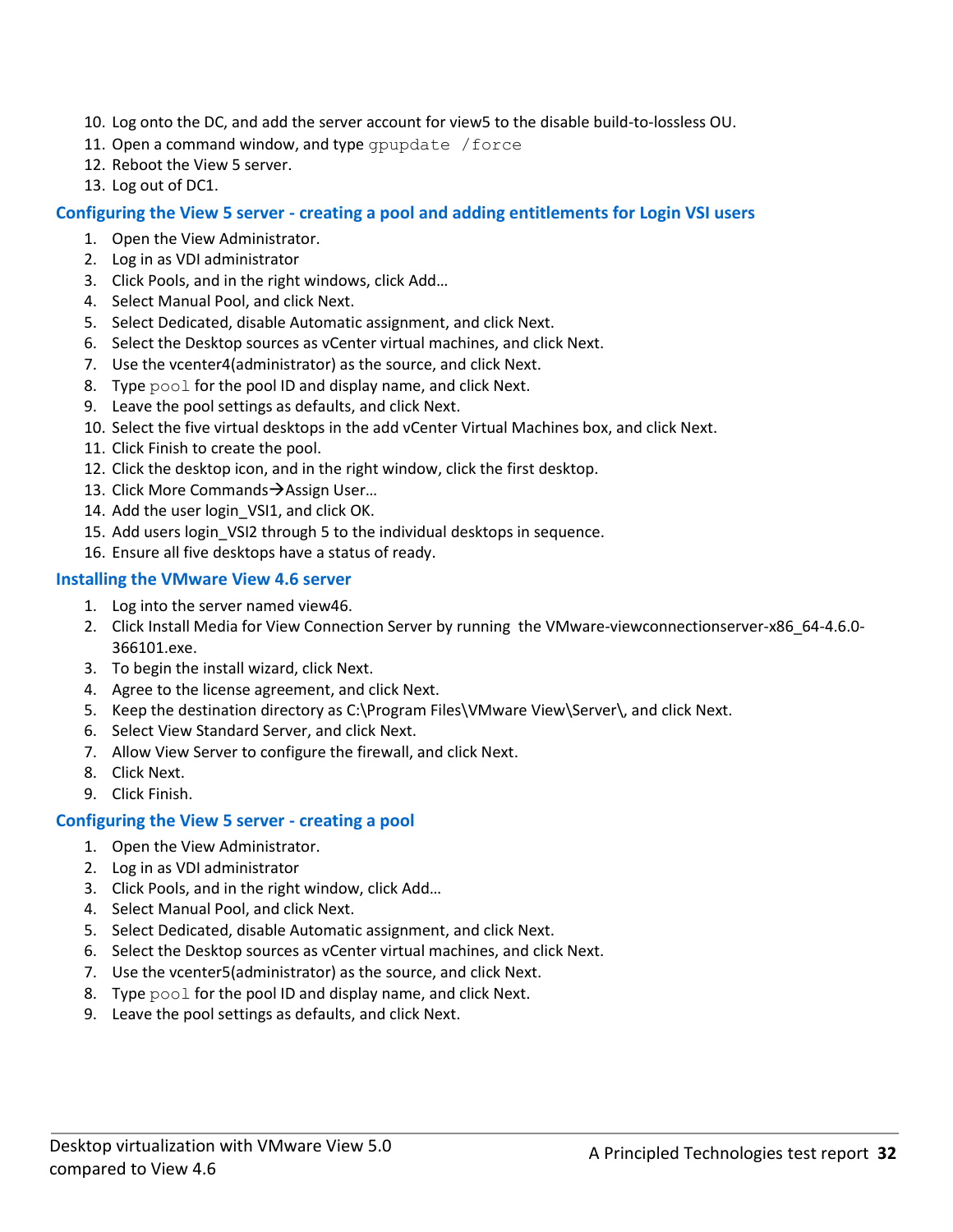- 10. Select the five virtual desktops in the add vCenter Virtual Machines box, and click Next.
- 11. Click Finish to create the pool.
- 12. Click the desktop icon, and in the right window, click the first desktop.
- 13. Click More Commands > Assign User...
- 14. Add the user login\_VSI1, and click OK.
- 15. Add users login\_VSI2 through 5 to the individual desktops in sequence.
- 16. Ensure all five desktops have a status of ready.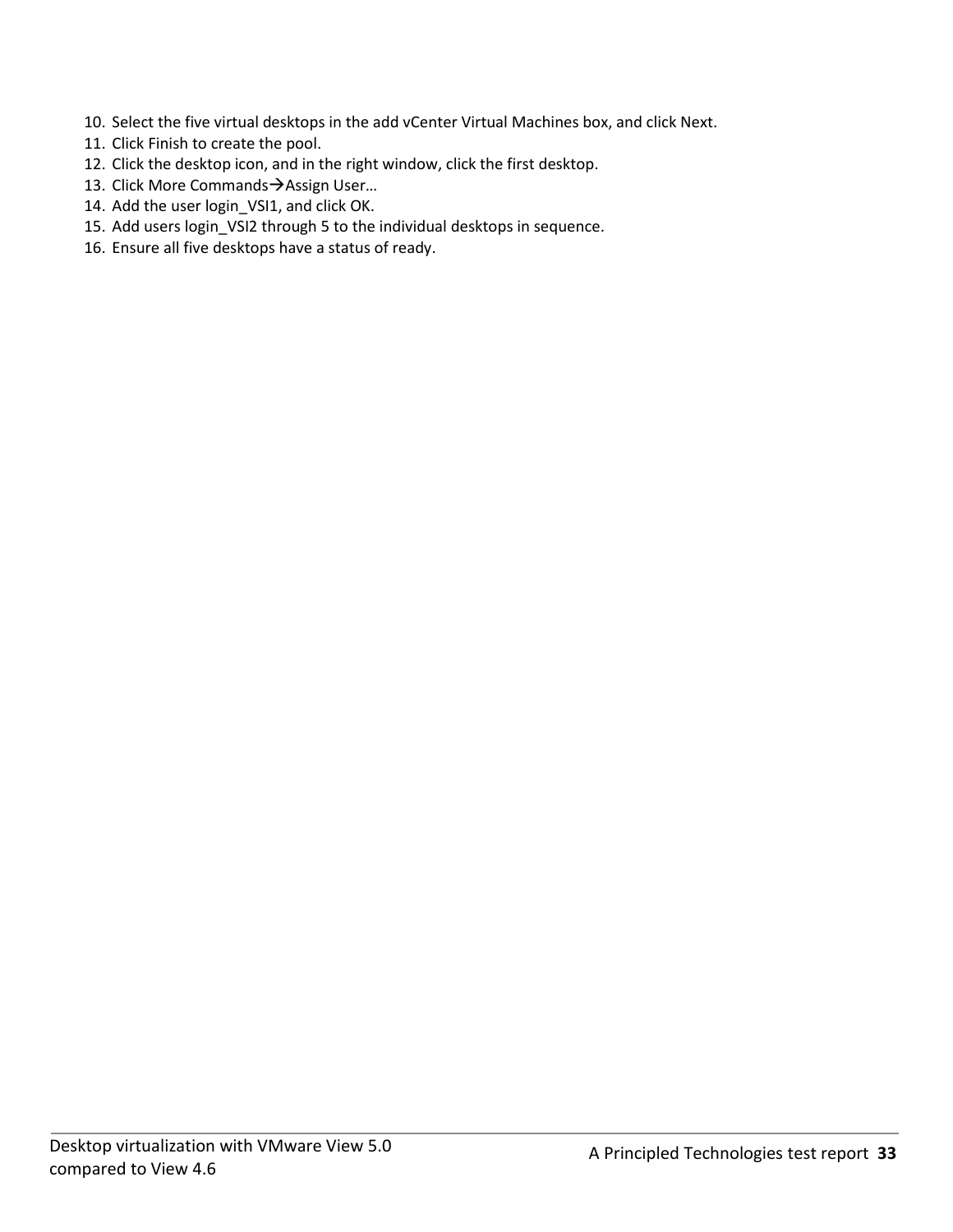# <span id="page-33-0"></span>**APPENDIX C: LOGIN VSI INI FILES USED FOR TESTING**

#### **VMware View 5 launcher.ini**

[Launcher] Servername= Username= Password= Domain= ConnectionType="Custom with CSV file" ConnectionNumber=User CCL=c:\program files\VMware\VMWare View\Client\bin\wswc.exe -serverURL http://VIEW5 -username %CSV\_User% password Password1 -domainname VDI -desktopname pool -Standalone -logInAsCurrentUser False connectUSBOnStartup False CSV=\\DC1\Share\csv\view5-user.csv Launchmode=Sequential ParallelDelay=30 ParallelTimeframe=120 InitialStartNumber=1 NumberOfSessions=5 SequentialInterval=30 Fancy number=1 Autologoff=1 LogoffTimeOut=120 CreateProfile=0 UseLocalLauncher=0

#### **VMware View 4.6 launcher.ini**

[Launcher] Servername= Username= Password= Domain= ConnectionType="Custom with CSV file" ConnectionNumber=User CCL=c:\program files\VMware\VMWare View\Client\bin\wswc.exe -serverURL http://view46 -username %CSV\_User% password Password1 -domainname VDI -desktopname pool -Standalone -logInAsCurrentUser False connectUSBOnStartup False CSV=\\DC1\Share\csv\view5-user.csv Launchmode=Sequential ParallelDelay=30 ParallelTimeframe=120 InitialStartNumber=1 NumberOfSessions=5 SequentialInterval=30 Fancy number=1 Autologoff=1 LogoffTimeOut=120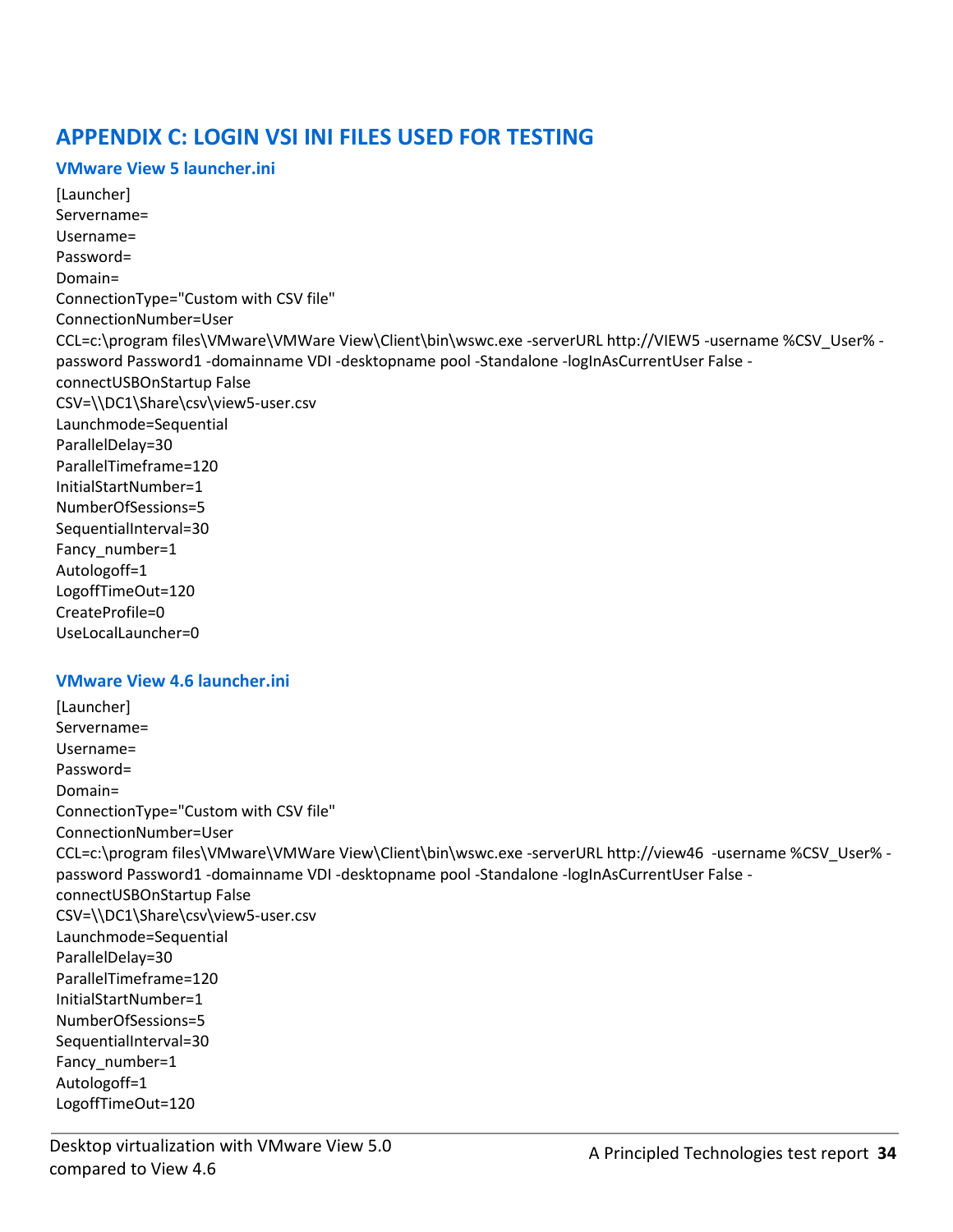CreateProfile=0 UseLocalLauncher=0

#### **User.csv**

User login\_vsi1 login\_vsi2 login\_vsi3 login\_vsi4 login\_vsi5